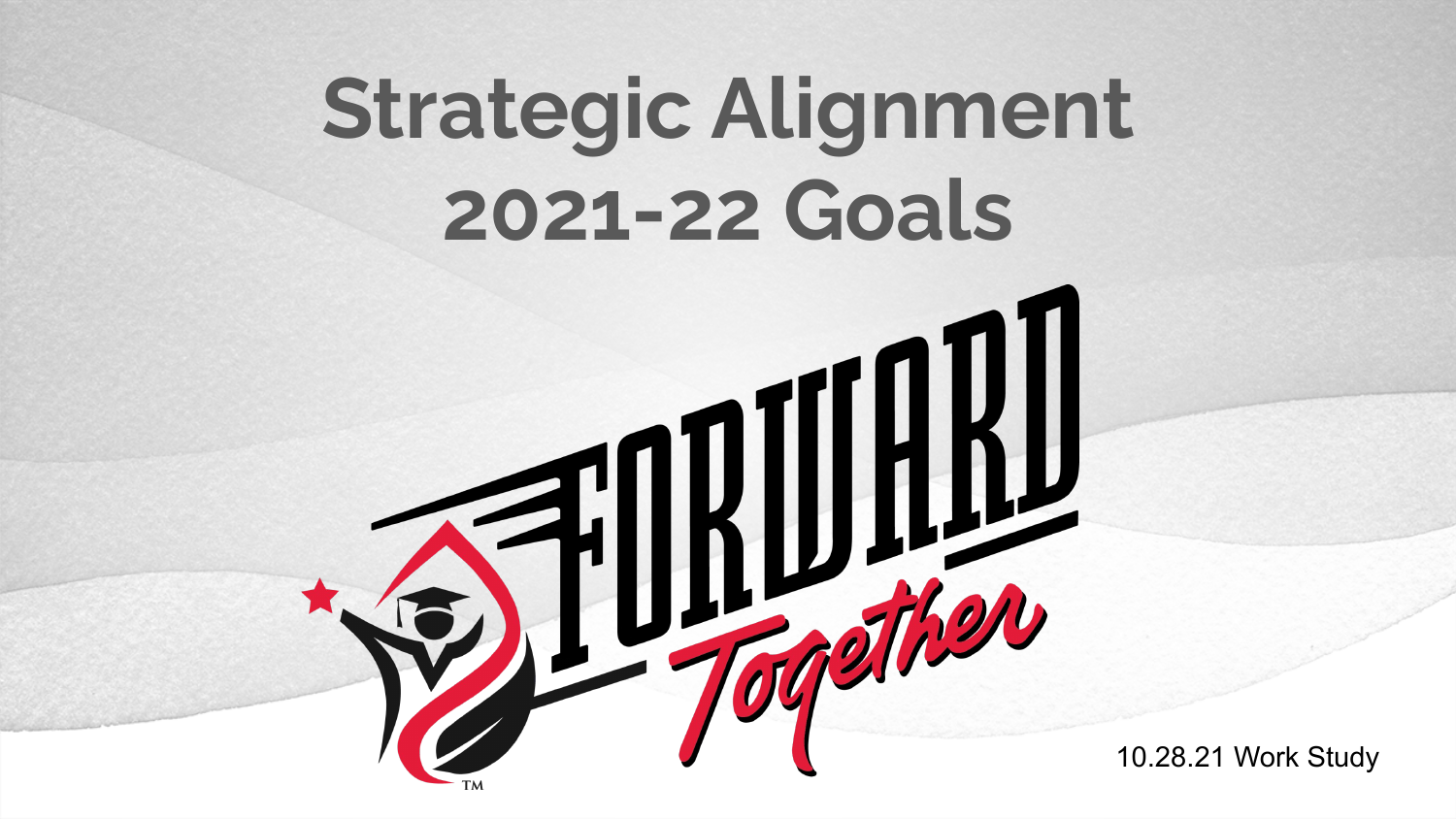#### **Vision- What we intend to create**



#### *Inspire dreams, build integrity and instill hope in our students, our staff, our families and our communities.*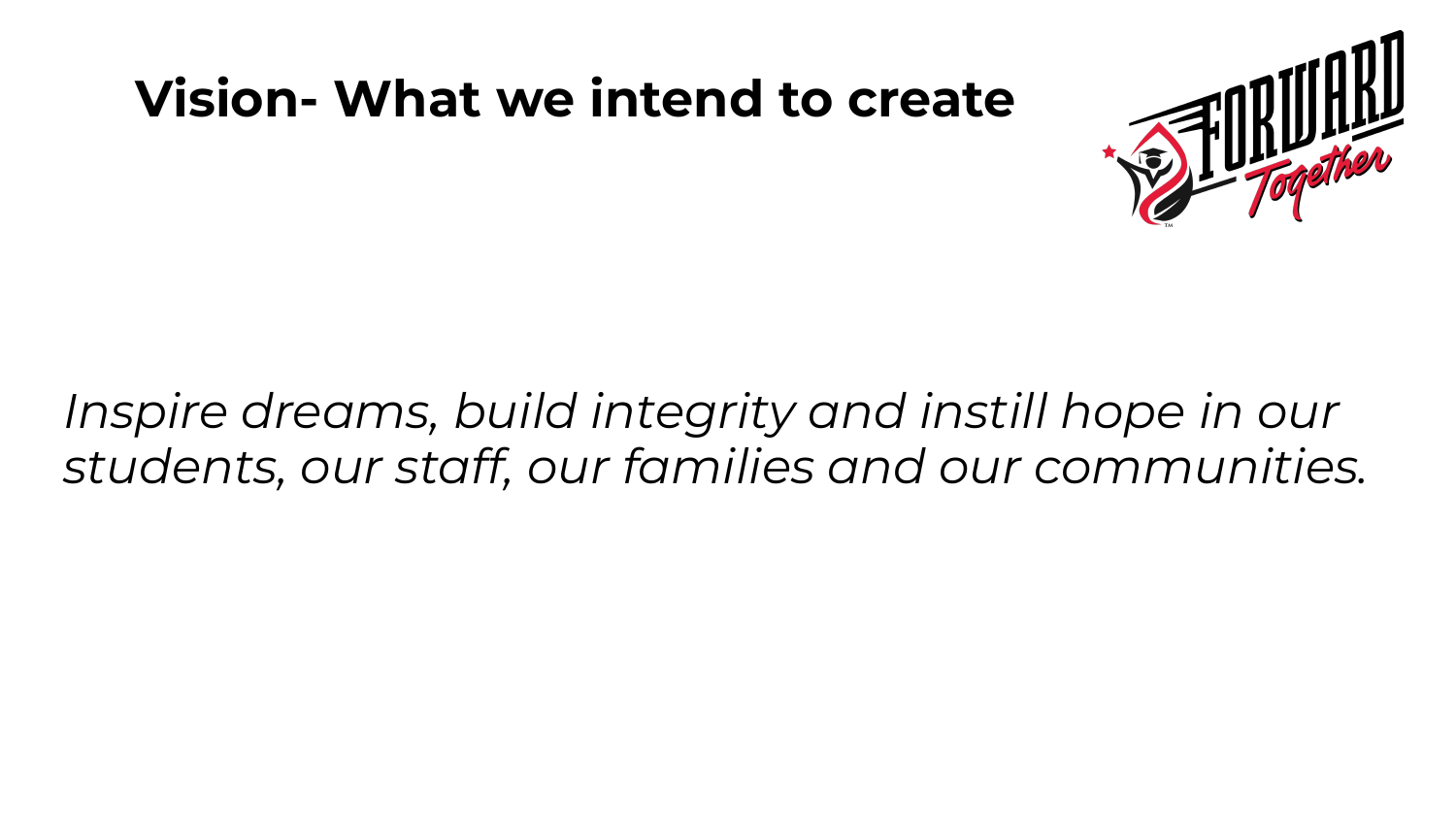#### **Mission**- Purpose of our work



*Partner with students, families and communities to challenge all students to achieve their greatest potential and become informed and engaged citizens.*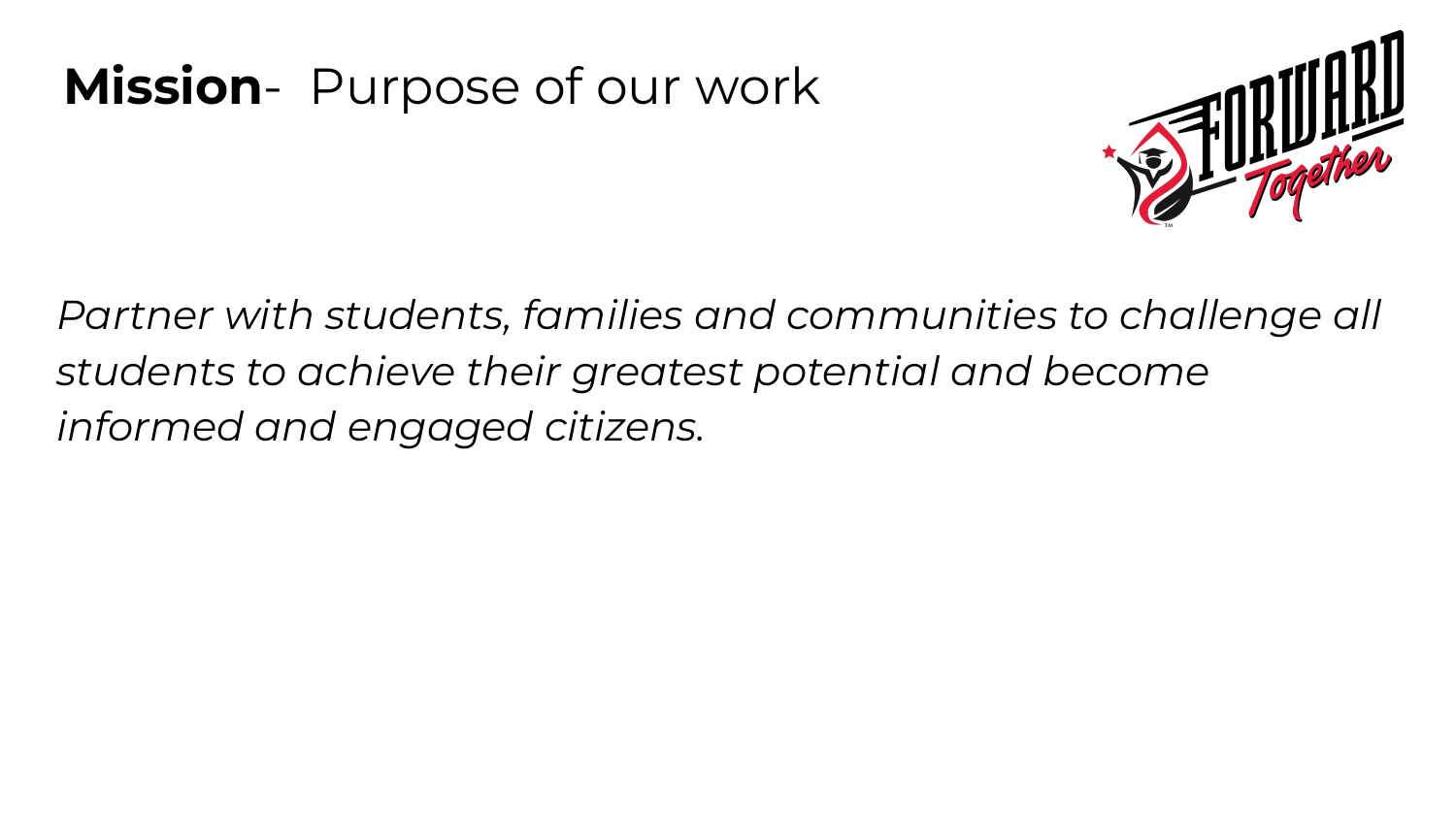#### **At the Forefront of Educational Excellence**



Leaps of greatness require the combined problem-solving ability of people who trust each other

– *Simon Senek*

If everyone is moving forward together, then success takes care of itself.

– *Henry Ford*

*Building a visionary organization requires one percent vision and 99 percent alignment.*

*– Jim Collins and Jerry Porra*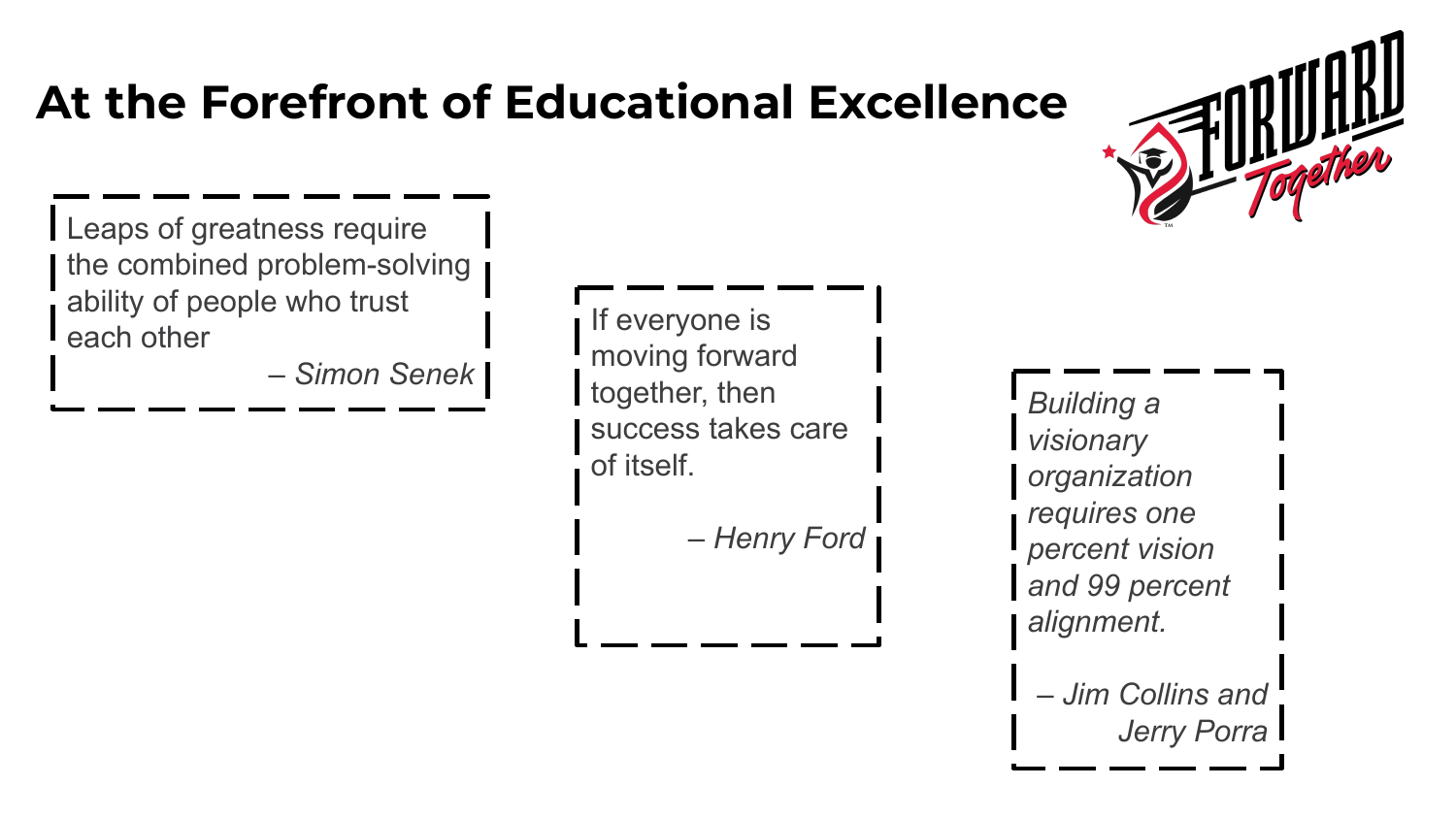#### **Core Values- What Drives Our Words and Actions**

**1. Positive Relating- the who of the work**

**We genuinely value people and CONNECT with them as unique individuals leading to positive, trusting, and productive interaction.**

#### **2. Mission Focusing- the why of the work**

**We ALIGN our intent and impact with a people-centered purpose that is a consistent driving force through good as well as challenging times.**

**3. Mobilizing Others- the how of the work**

**We ENGAGE with others to develop an intentional, people-centered process that helps them reach their potential.**

#### **4. Results Focusing- the do of the work**

**We design and MEASURE progress in a collaborative, systematic way to ensure desired results.**

**5. Multiplying Impact- the win-win of the work We EXTEND our influence by facilitating partnerships and shared solutions across the community.**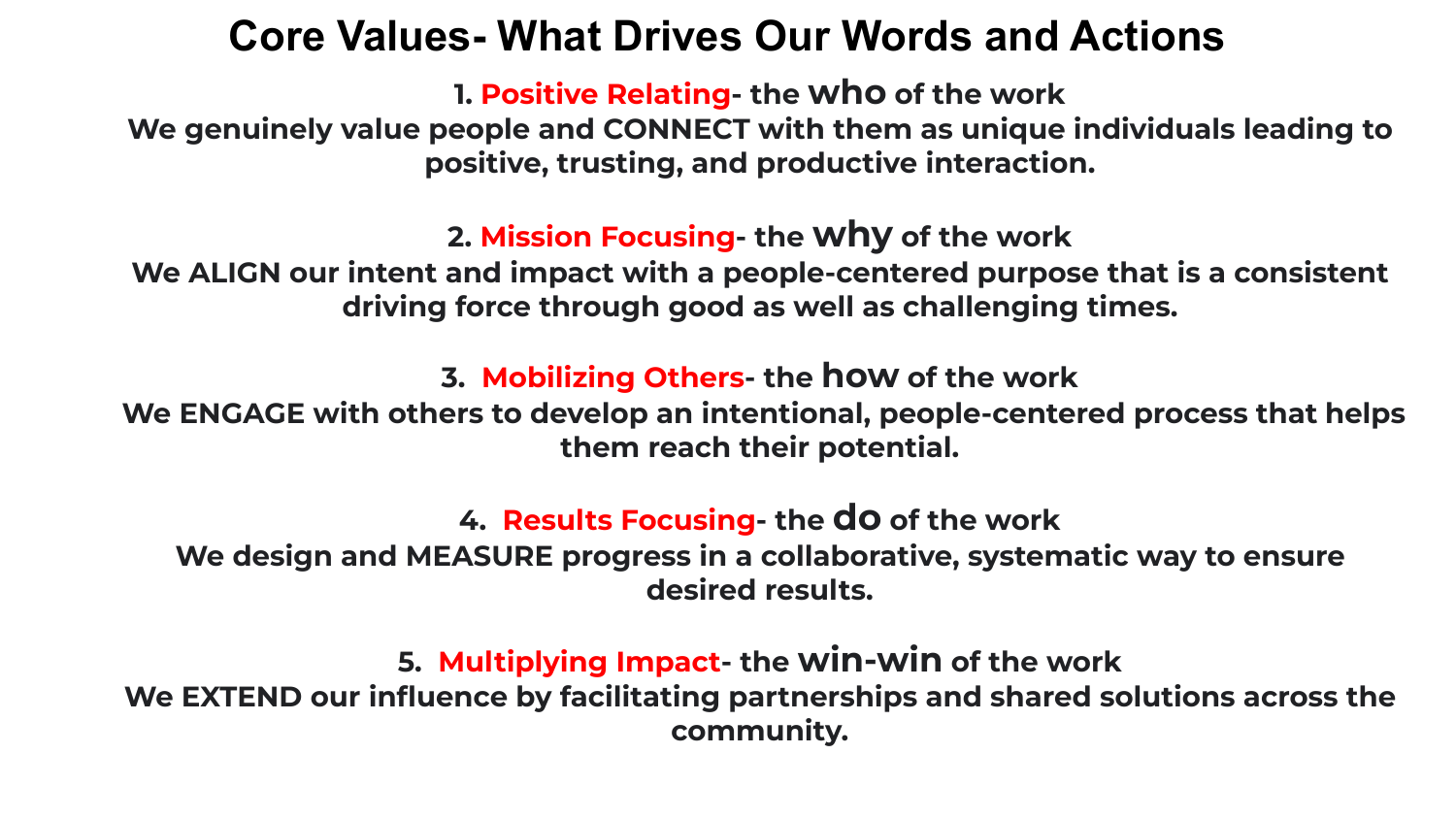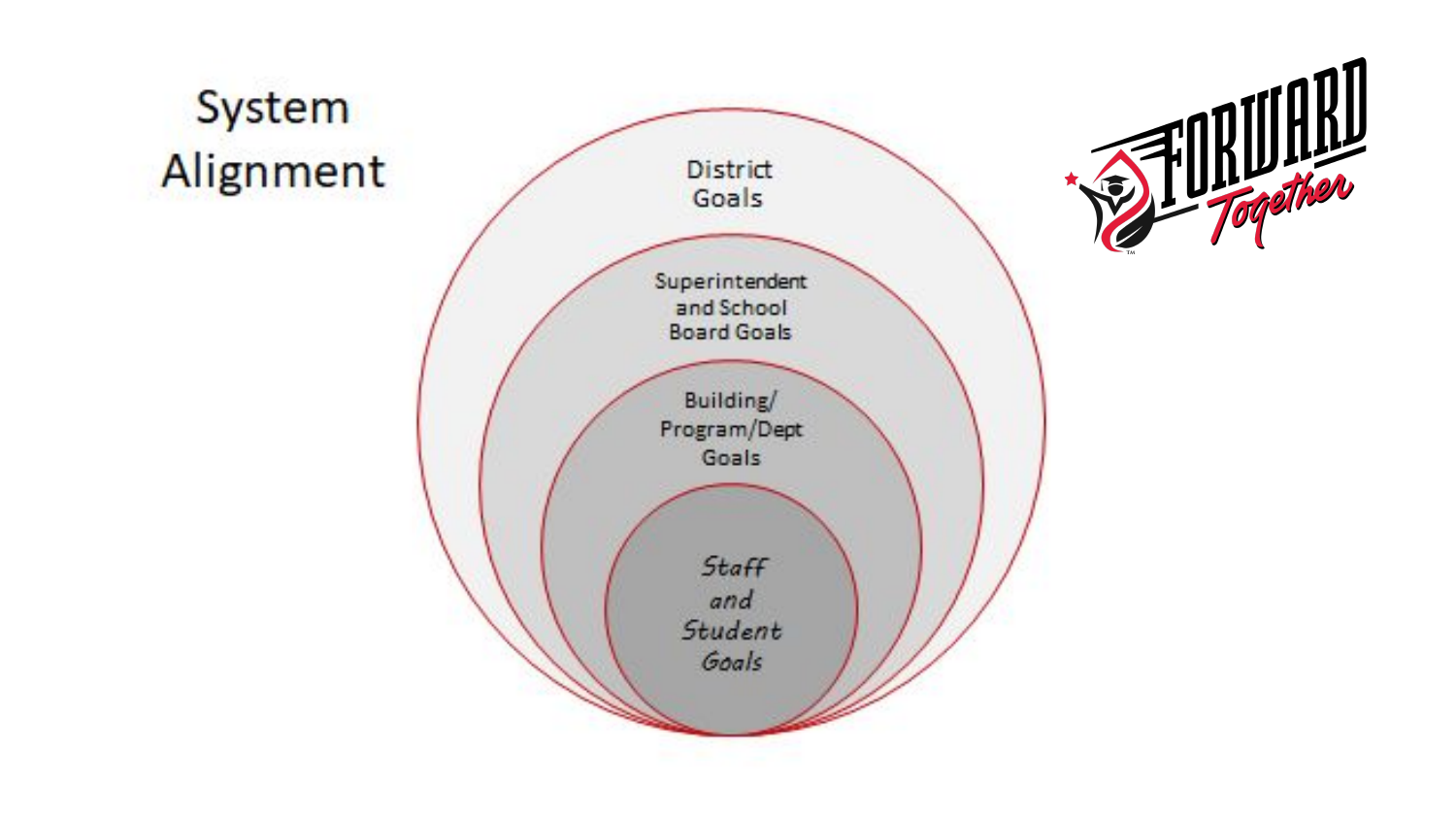#### **District Goals**

**1A: Prepare all learners for success in school and in life and III RIVILLE by ensuring students meet the educational milestones of the World's Best Workforce statute.**



**1B: Prepare all learners for success in school and in life by committing to the success of every student.**

**2.** Ensure mutual accountability for measurable progress toward shared goals.

- **3.** Mobilize community engagement
- **4.** Commit resources to district priorities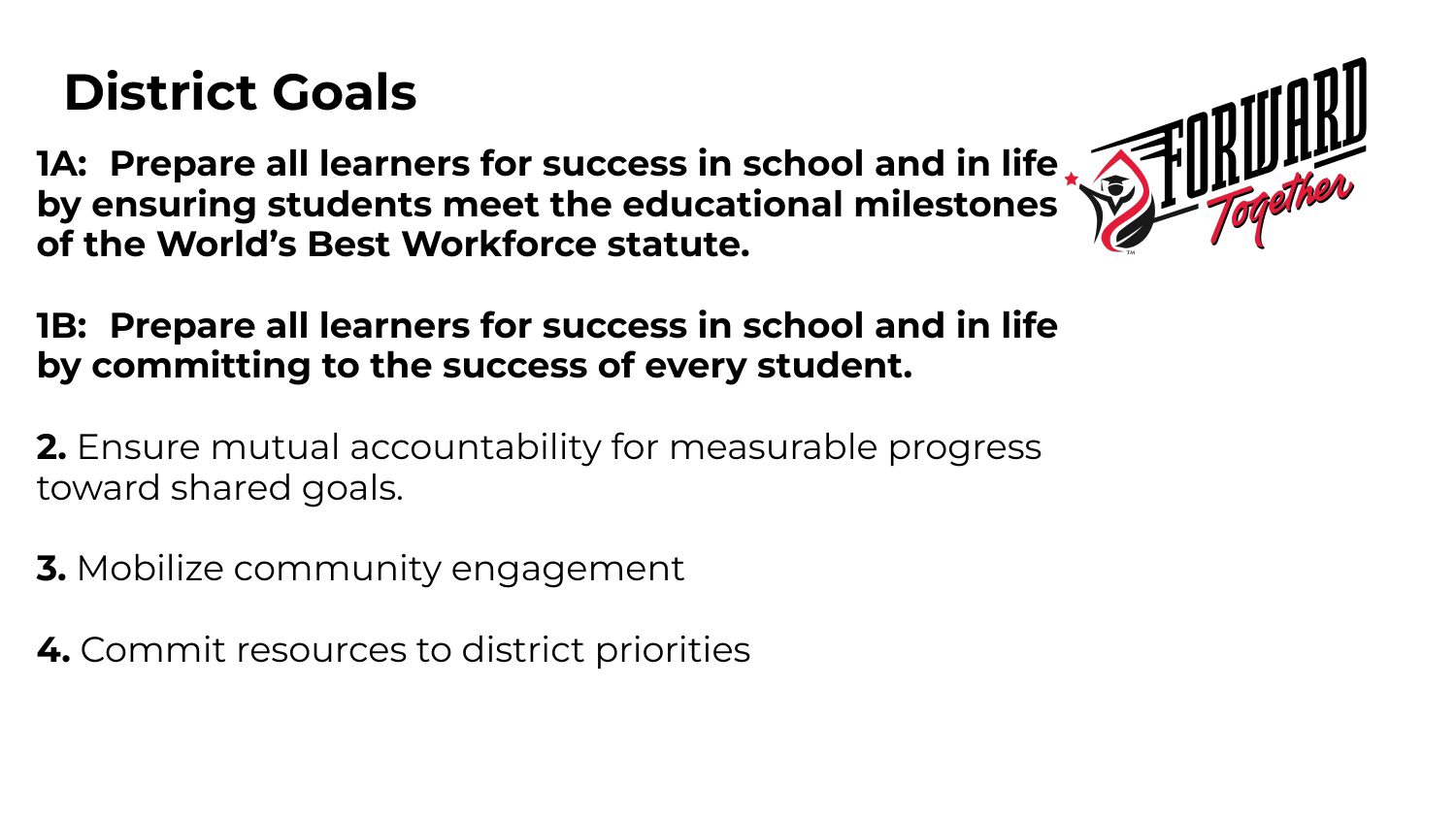#### **School Board and Superintendent Student Learning Goals**

| Provide                                                              | <b>Student Learning</b>                                                                                                                                         | <b>Student Learning</b>                                                                                                                                                                                                                                                                          |
|----------------------------------------------------------------------|-----------------------------------------------------------------------------------------------------------------------------------------------------------------|--------------------------------------------------------------------------------------------------------------------------------------------------------------------------------------------------------------------------------------------------------------------------------------------------|
| leadership<br>to prepare<br>all learners<br>for success<br>in school | The School Board will govern<br>progress on student learning<br>strategic goals.                                                                                | The Superintendent will manage the<br>progress of student learning strategic<br>goals.                                                                                                                                                                                                           |
| and in life.                                                         | Evidence:<br>During the 2021-22<br>school year, the School<br>Board will ensure regular<br>updates of student<br>learning are provided by<br>the Superintendent | Evidence:<br>During the 2021-22 school year, the<br>$\bullet$<br>Superintendent will ensure<br>alignment of classroom, building<br>and district academic goals<br>During the 2021-22 school year, the<br>$\bullet$<br>Superintendent will ensure SEL<br>Programming in place at all<br>buildings |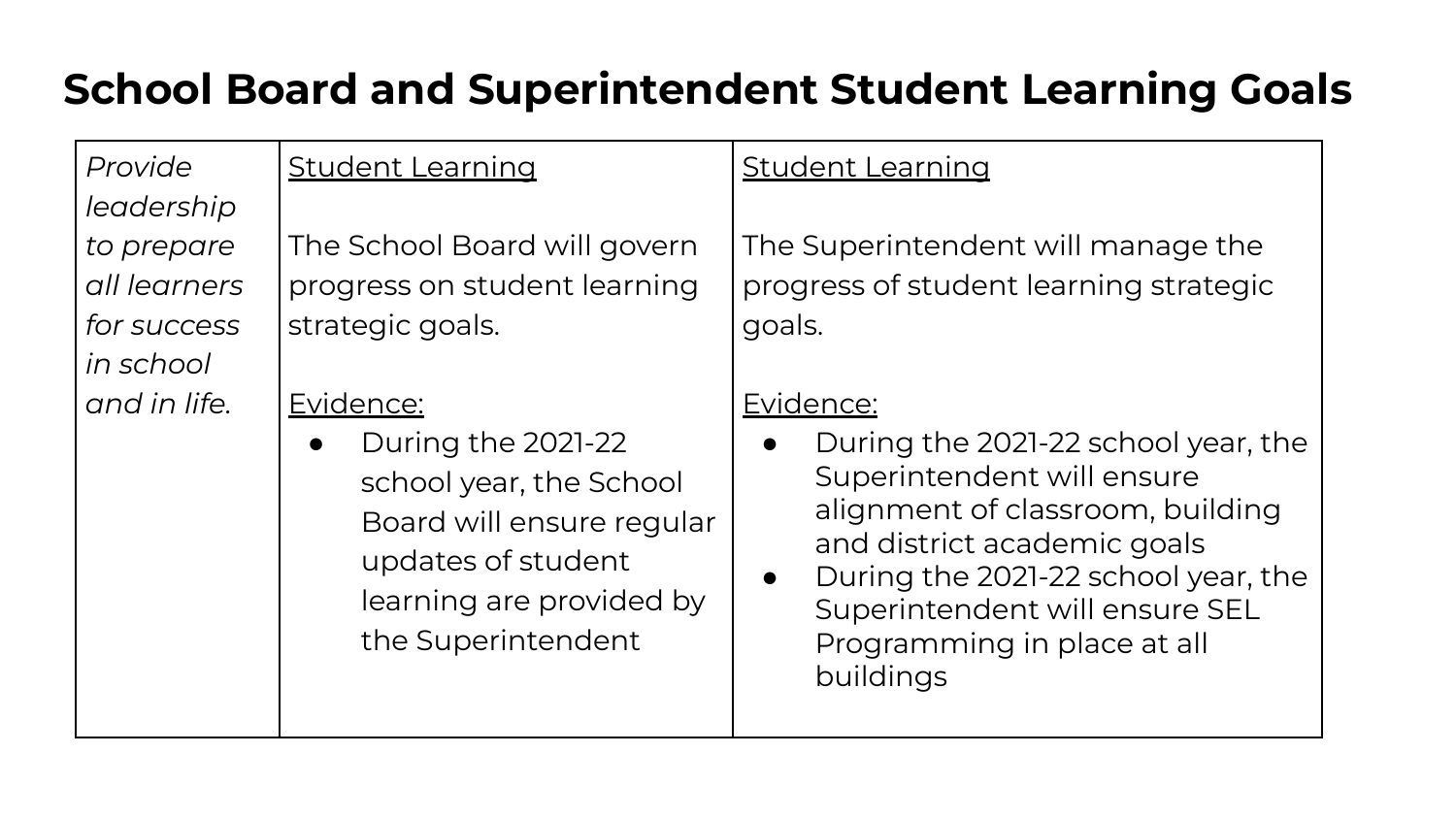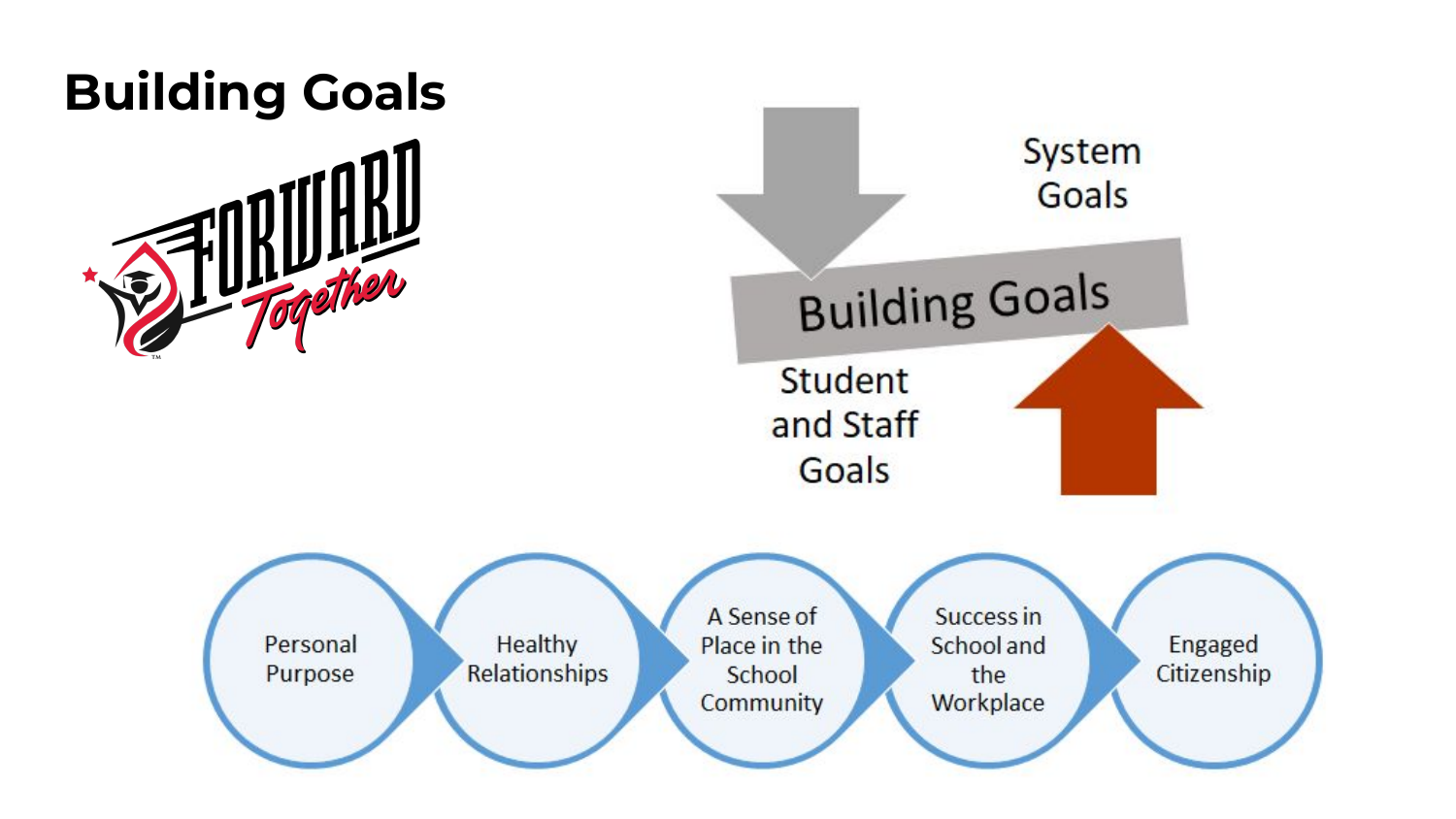## **Staff and Student Learning Goals**

- **PLC** Question #3: How will we respond when some students do not learn?
- **Marzano Element** #14: Using Formative Assessment to Track Progress (specifically students identifying their current level of performance as it relates to standards-based **learning targets** embedded in the **performance scale**)
- Marzano Element #3: Planning to Close the Achievement Gap **Using Data** (specifically showing each student making progress towards **closing the achievement gap**)
- Marzano Element #17: Establishing and Acknowledging **Adherence to Rules** and Procedures (specifically ensuring students know and follow classroom rules and procedures to ensure time out of the classroom is minimal)

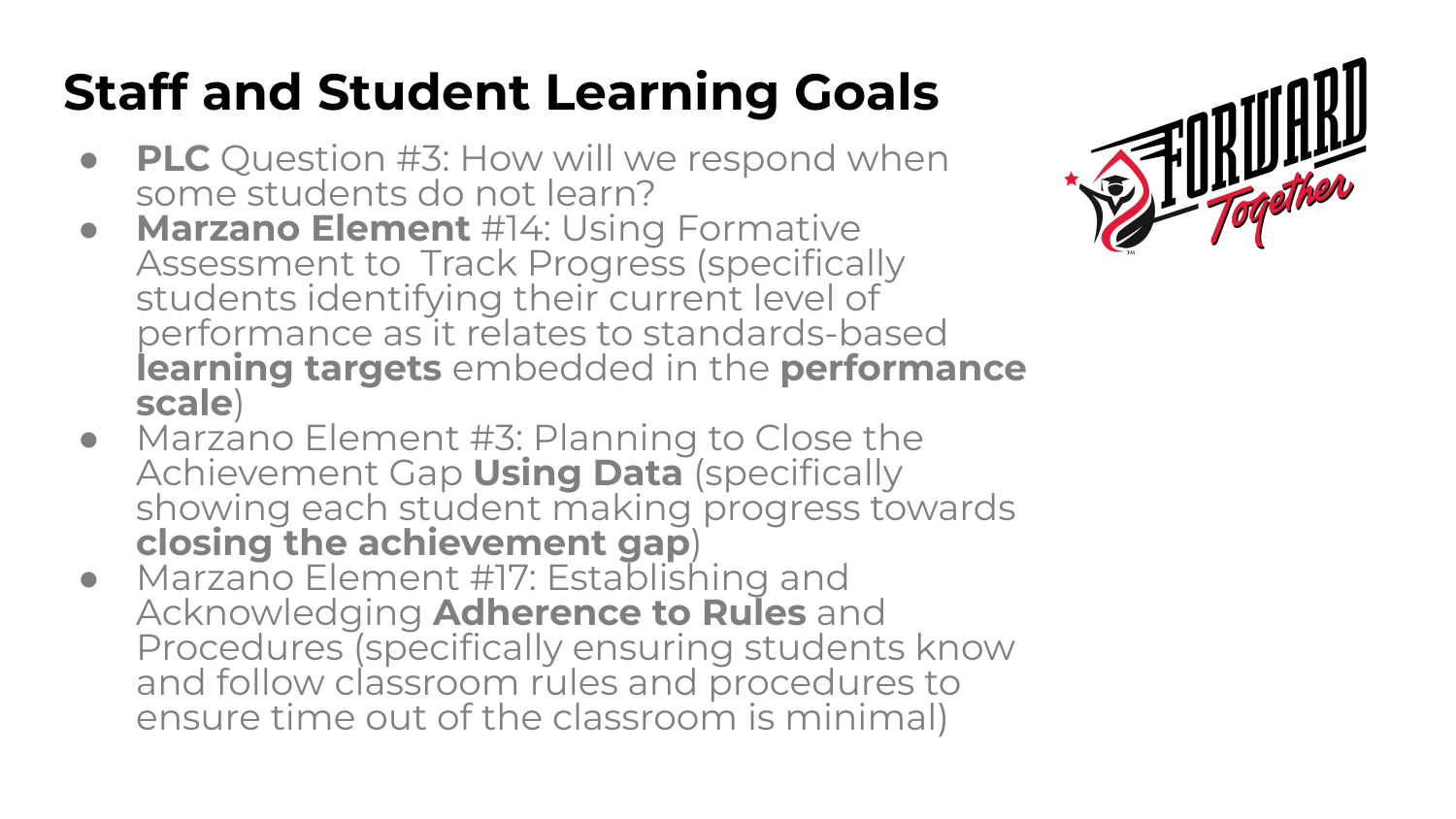### **Where are we going? - Education Center**

STU

By June 1, 2022, 80% of early childhood students will demonstrate age-appropriate school readiness skills as measured by **language** TS Gold Indicators. Students yet to demonstrate evidence of meeting "Learning Goal Targets" success criteria will have a personalized learning path showing growth to proficiency.

By June 1, 2022, 80% of early childhood students will demonstrate age-appropriate school readiness skills as measured by **math** TS Gold Indicators and by math TS Gold Indicators. Students yet to demonstrate evidence of meeting "Learning Goal Targets" success criteria will have a personalized learning path showing growth to proficiency.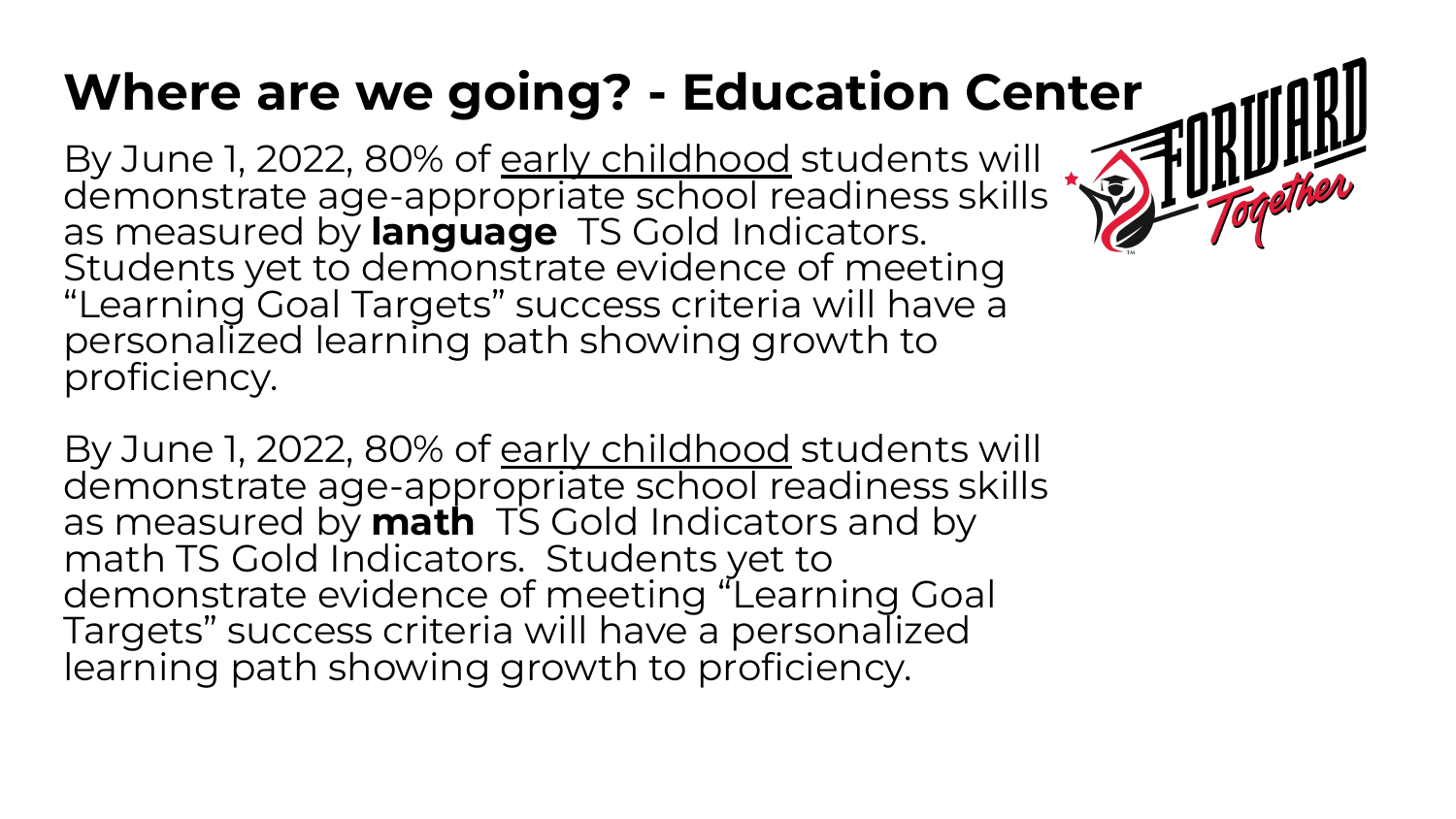### **Where are we going? - Education Center**

By June 1, 2022, 80% of kindergarten students will demonstrate growth in **literacy** skills development as measured by weekly functional phonics probes; students yet to demonstrate evidence of meeting "Learning Goal Targets" success criteria will have a personalized learning path showing growth to proficiency.

By June 1, 2022, 80% of kindergarten students will demonstrate growth in **early numeracy skills** as measured by classroom formative assessment (i.e. daily or end of unit assessments); students yet to demonstrate evidence of meeting "Learning Goal Targets" success criteria will have a personalized learning path showing growth to proficiency.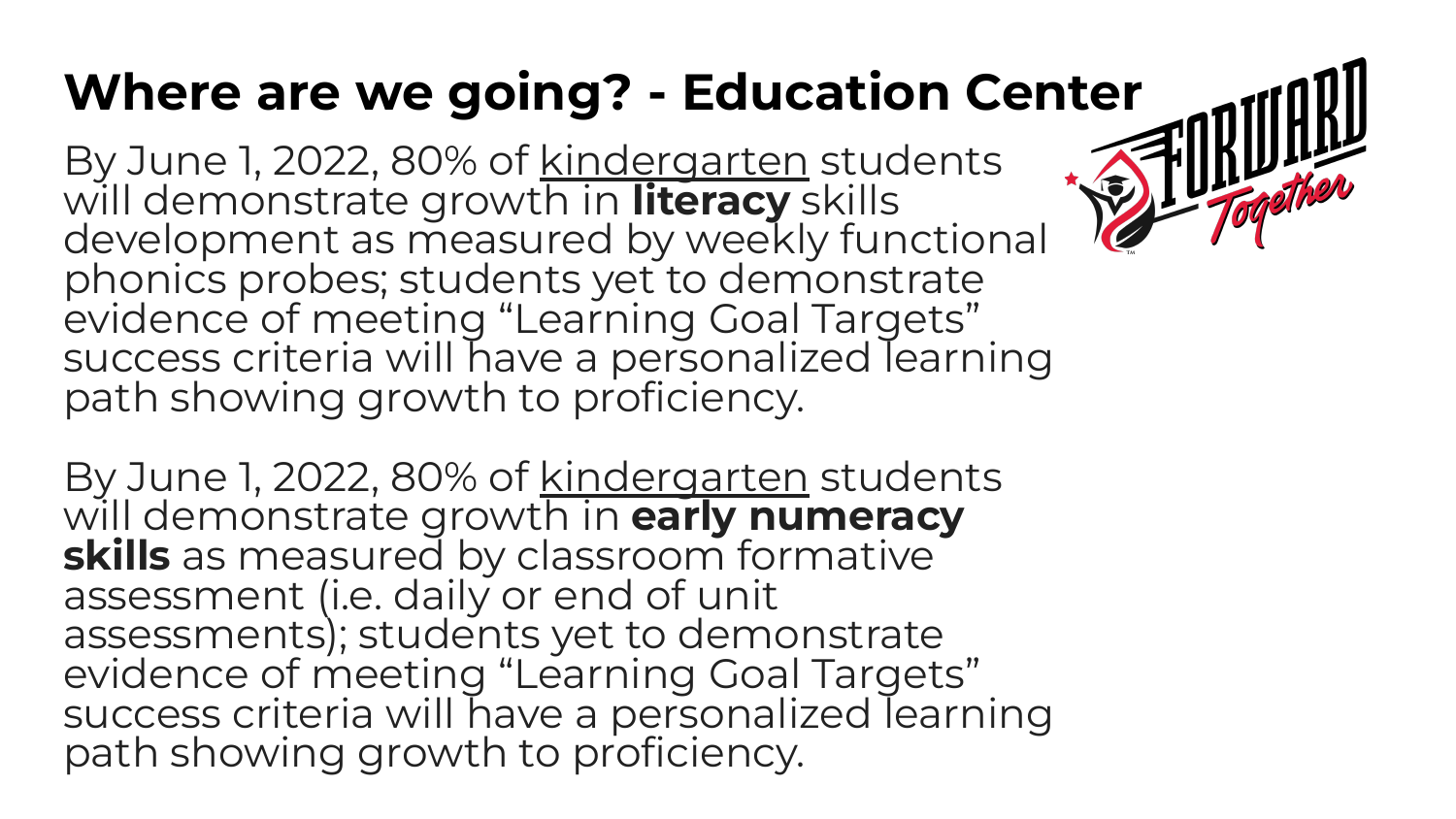#### **Where are we going? - Education Center**

Building Wide Goal



By June 1, 2022, 80% of Ed Center students will demonstrate age-appropriate **social emotional skills development** as measured by daily formative assessments and student self-assessment.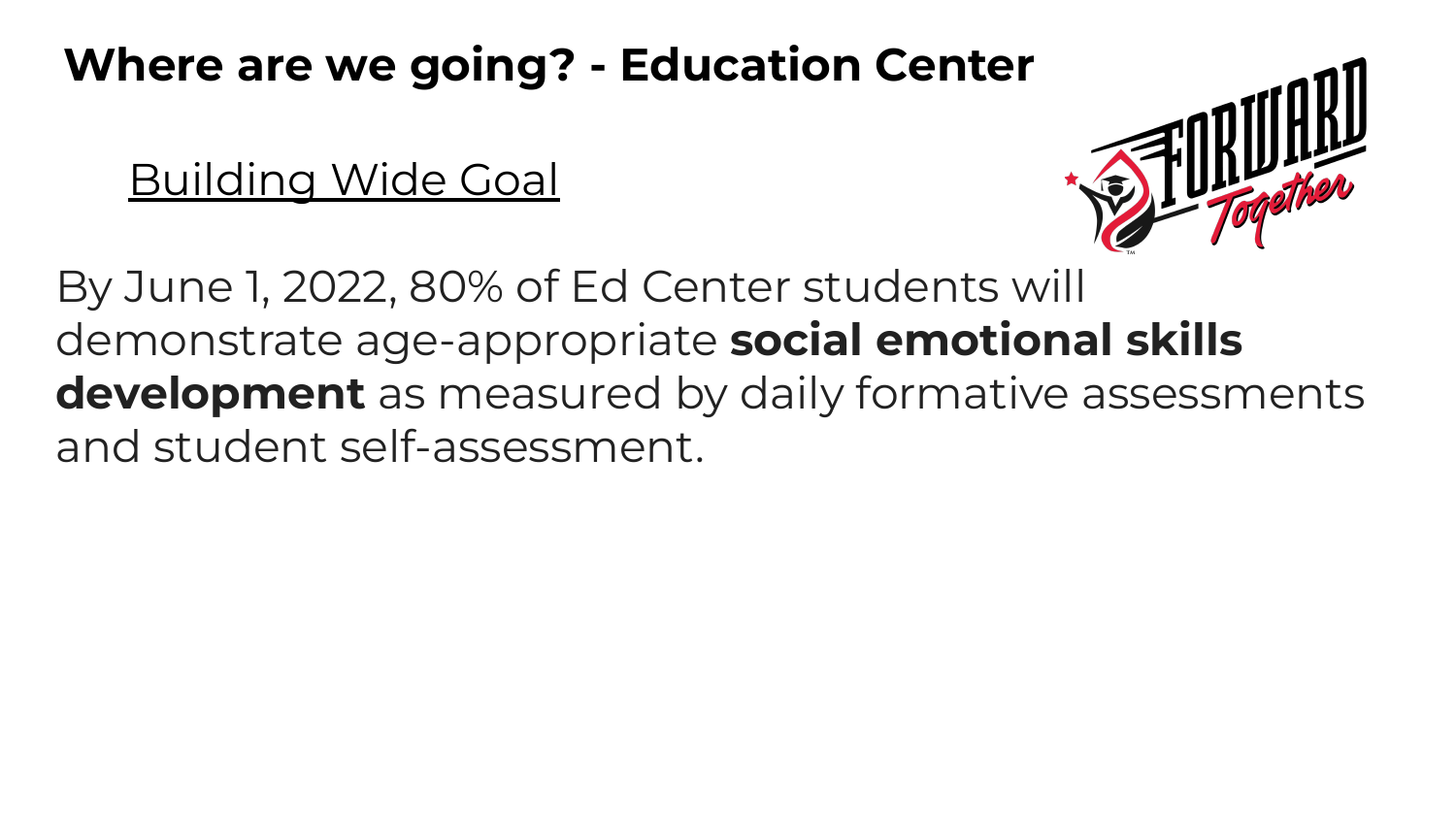#### **How will we get there?**



- LETRS professional Development in grades K-5 ○ Volume 1 - Units 1-4: The Science of Learning to Read
- Committed to refocusing our PLCs
- Age appropriate student self-assessment of social and emotional growth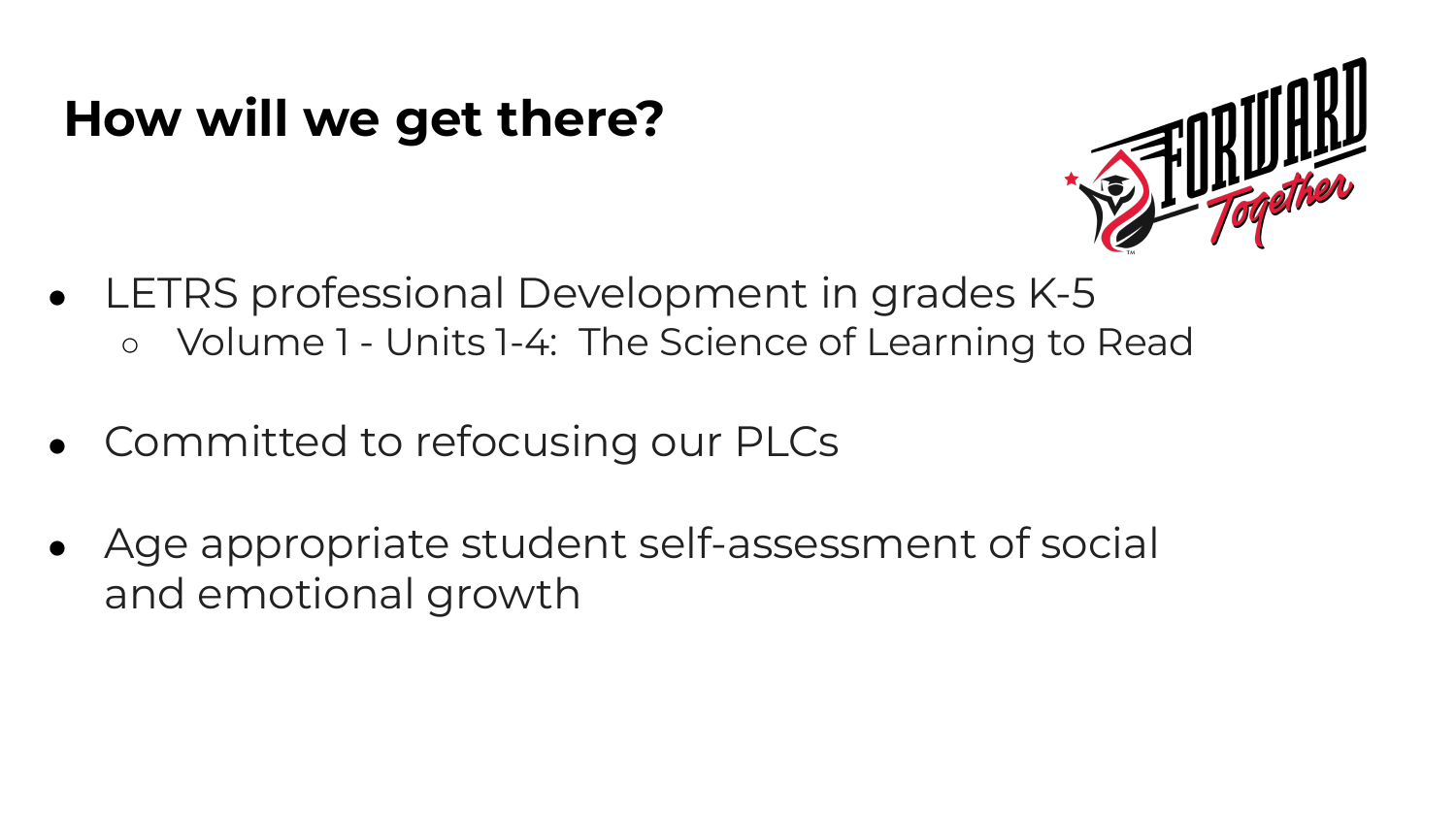## **Education Center Key Takeaways**

● Continue to use data to best meet the needs of all students.



- Continue developing and teaching rituals and routines.
- Continue with LETRS implementation.
- Develop SEL and behavior expectations.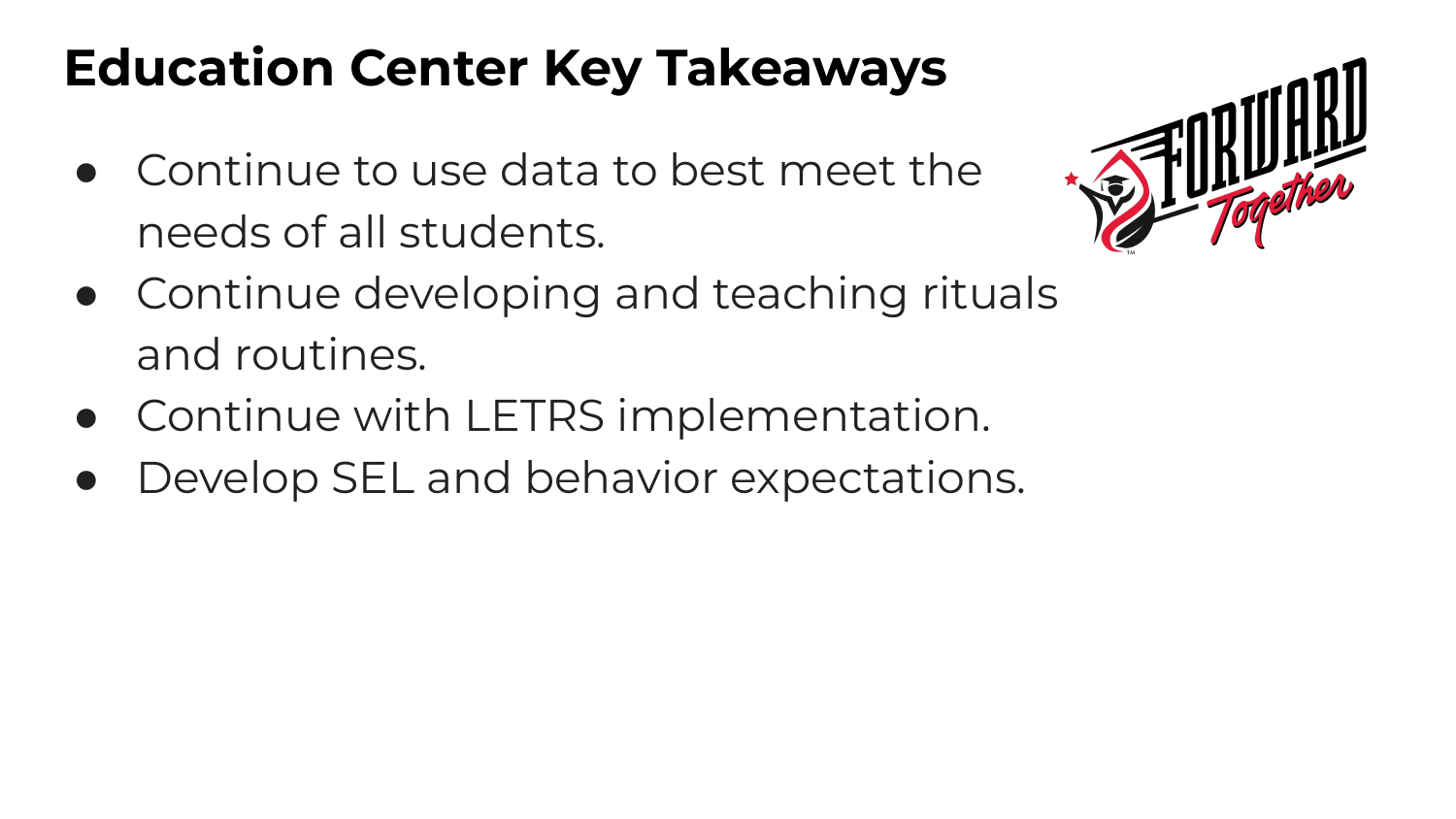### **Where are we going? - Sunrise Building Goal**



By June 1, 2022, when given formative classroom assessments, at least 80% of students will be at grade level standards; students yet to demonstrate evidence of meeting learning goal targets will have a personalized learning path showing growth to proficiency.

By June 1st, 2022, 100% of classroom staff will deliver Be Good People SEL lessons at least once per week during Morning Meetings or alternate class time, as assessed via walkthroughs.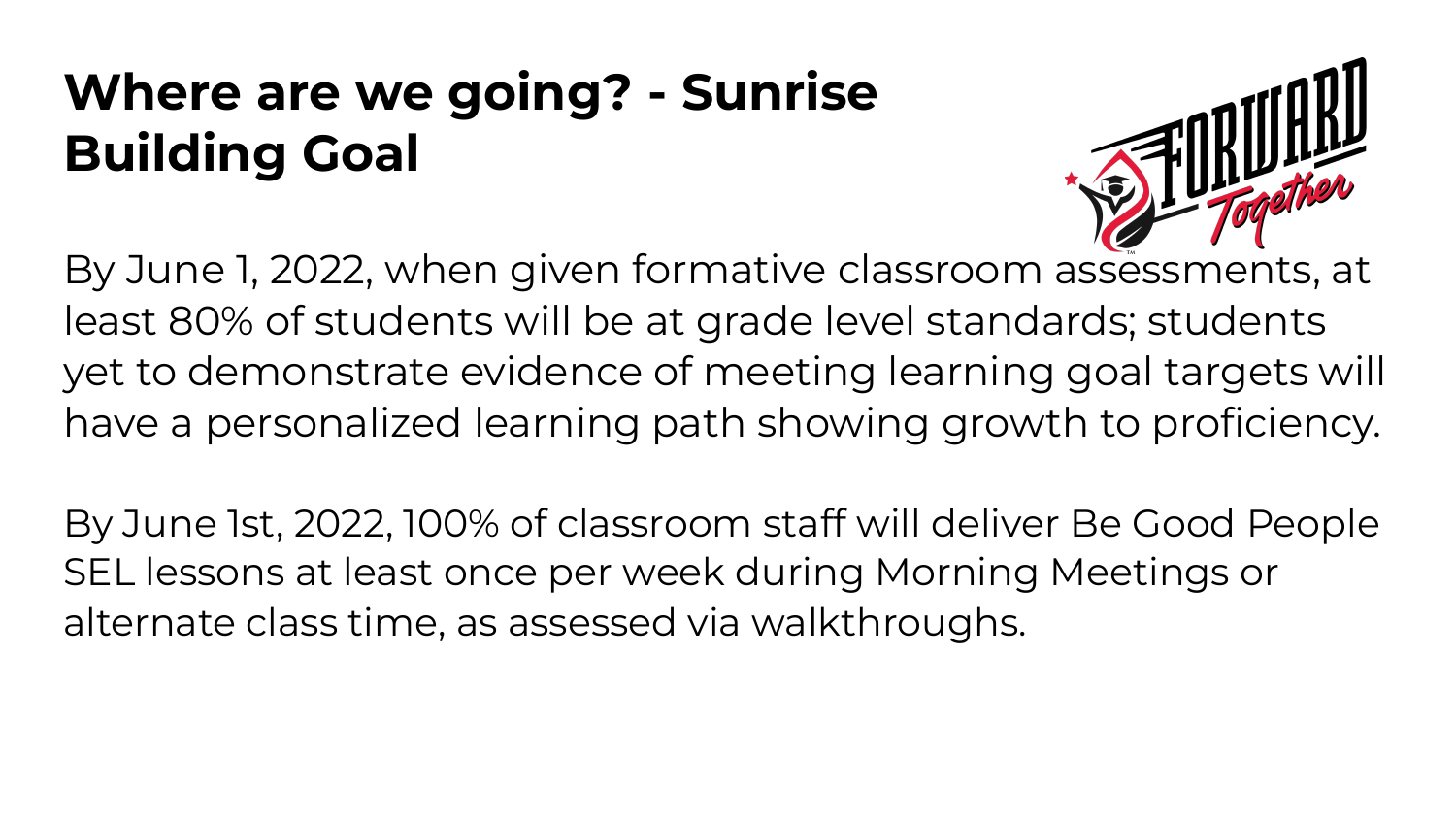#### **How will we get there?**

- LETRS professional Development in grades 1-5 o Volume 1 - Units 1-4: The Science of Learning to Read ○ Volume 2 - Units 5-8: Language, Vocabulary, Comprehension
- Specific and focused intervention services ○ Used LETRS Reading Survey to collect specific data
- Implementing Be Good People as an SEL curriculum ○ Be Good People Lessons
- Revamping our focus on formative assessments ○ PLC Work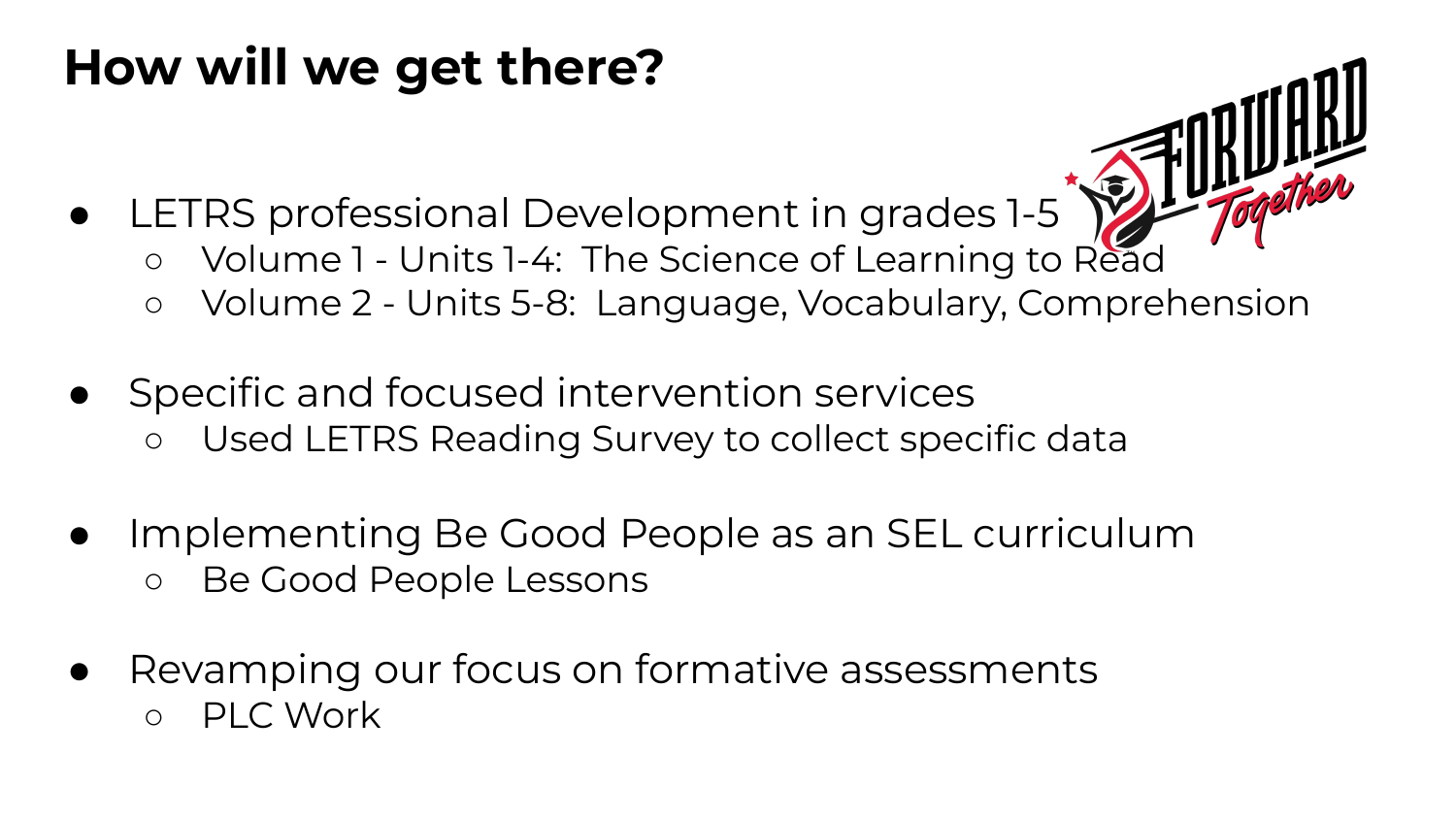### **Sunrise Key Takeaways**

1. We are "jumping curves" to create new opportunities for our students.



- 2. We are embracing this new goal and the ownership of all our students.
- 3. In the end, this is causing us to focus on the process and not the end standardized goal. By focusing on the process, we are digging into quality instruction each day.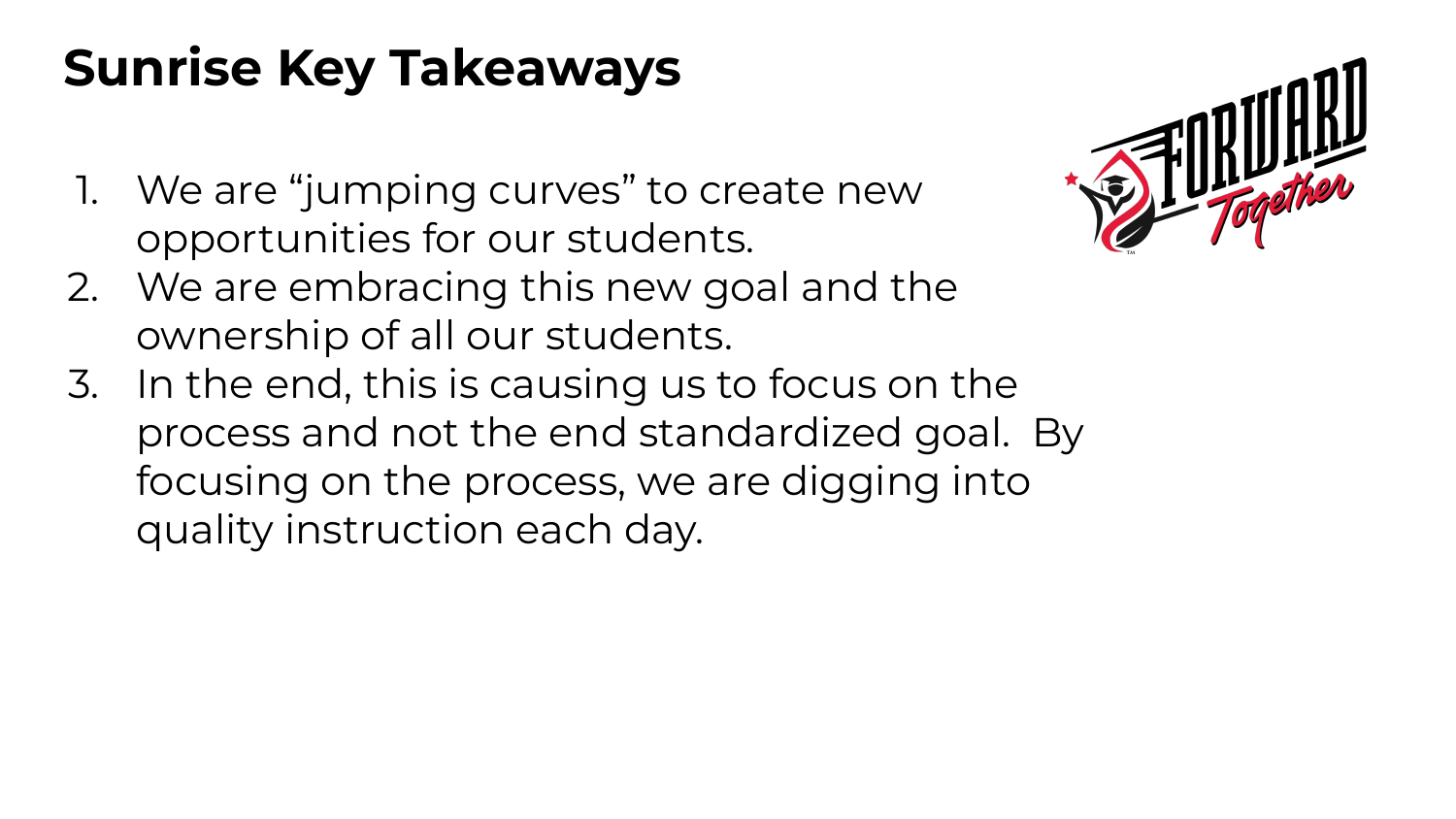#### **Where are we going? - Middle School**

Goal #1: By June 1, 2022, at least 80% of NBAMS students will be at grade level standards (Learning Goal Targets) in all classes as measured by classroom formative data; students yet to demonstrate evidence of meeting "Learning Goal Targets" success criteria will have a personalized learning path showing growth to proficiency.

Goal #2: By June 1, 2022, at least 80% of NBAMS students will display productive school behaviors on a daily basis as measured by the detailed incident count in EduClimber.

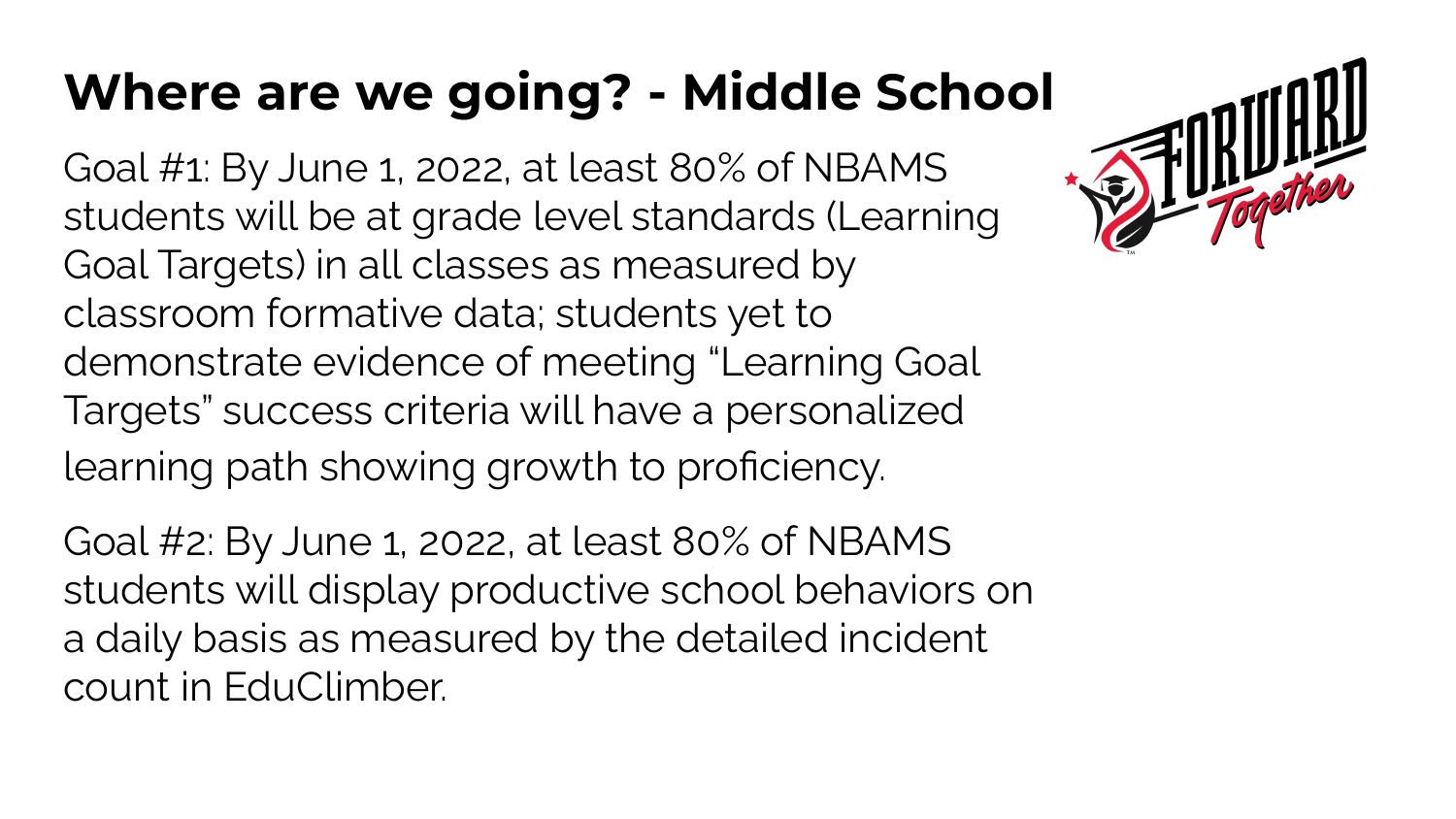## **How will we get there?**

- **● All students who have not met the learning goal target will show growth towards proficiency**
- **● Authentic conversations are heard in PLCs as staff collaborate to work on formative assessments**



- **● Authentic conversations are heard in PLCs as staff discuss formative assessment data and determine next steps in their instruction**
- **● Individual teachers making adjustments to lesson plans in response to formative assessment results**
- **● Evidence of students tracking their progress towards learning targets**
- **● Staff will provide cues or signals when a rule or procedure should be used by a student (Love and Logic/ Kid Whisperer training)**
- **● Staff will proactively address possible inflammatory situations**
- **● "Motivational Monday" (Be Good People curriculum) delivered to all students via specific classes**
- **● Staff will recognize and/or acknowledge students or groups who follow rules and procedures (3:1 deposits to withdrawals; "I notice" statements)**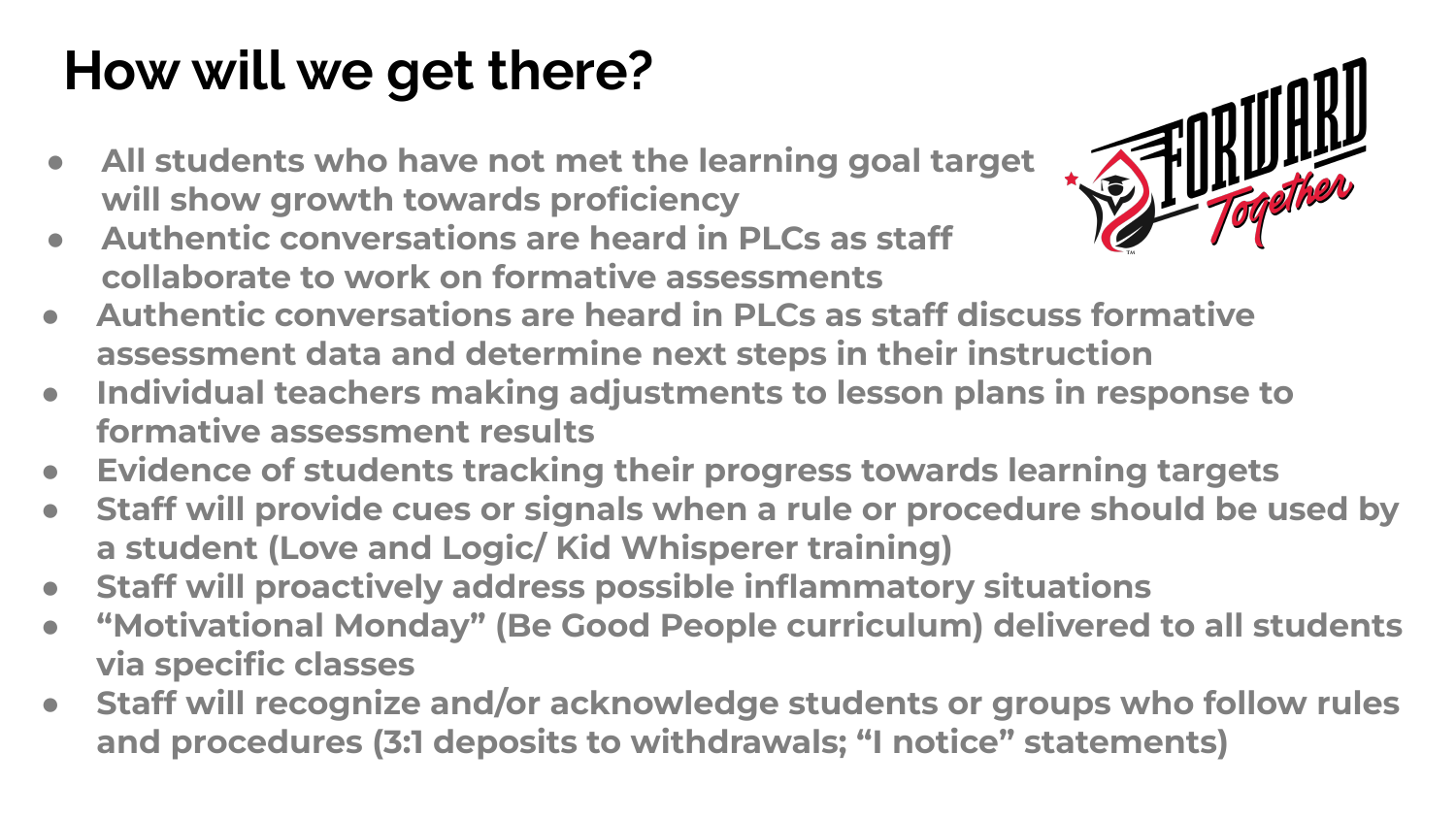## **Middle School Key Takeaways**

- 1. The focus of learning shifts from what was taught to what was learned and what is next based on assessment results.
- 2. PLCs are collaborative teams of teachers with the goal of helping each other improve. The sharing of collective wisdom is expected.
- 3. Coverage of content goes by the wayside; evidence of student proficiency is the focus.
- 4. Internal focus on steps the NBAMS staff can take to improve the climate of the school.

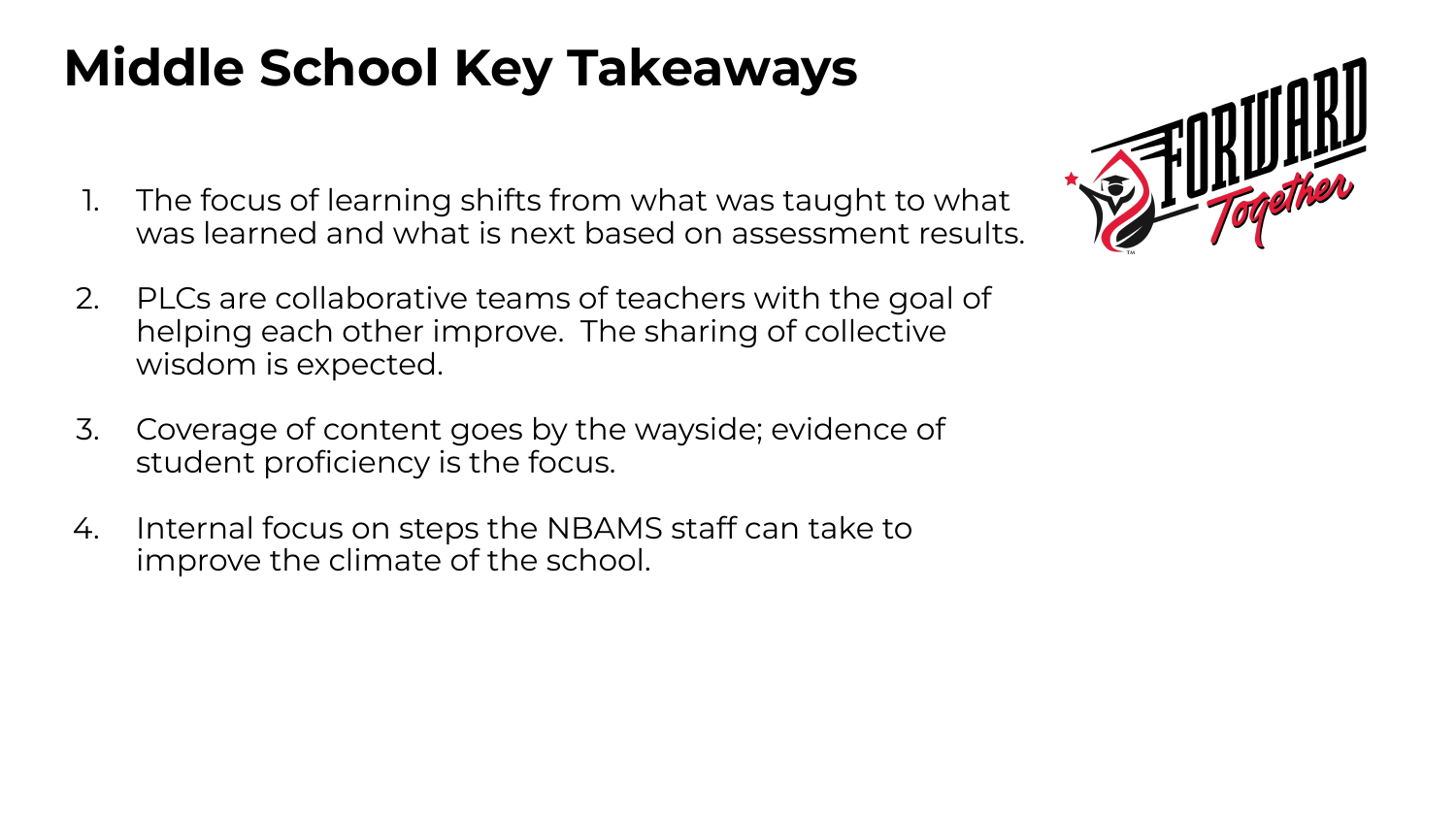## **Chisago County Schools' Life Works Center**

- For students with disabilities, this includes transition services that are available until age 21.
- The Individual Education Plan (IEP) team determines the services each student needs to meet their goals.
- Transition services and activities are individualized based on the student's strengths, interests, preferences, and needs.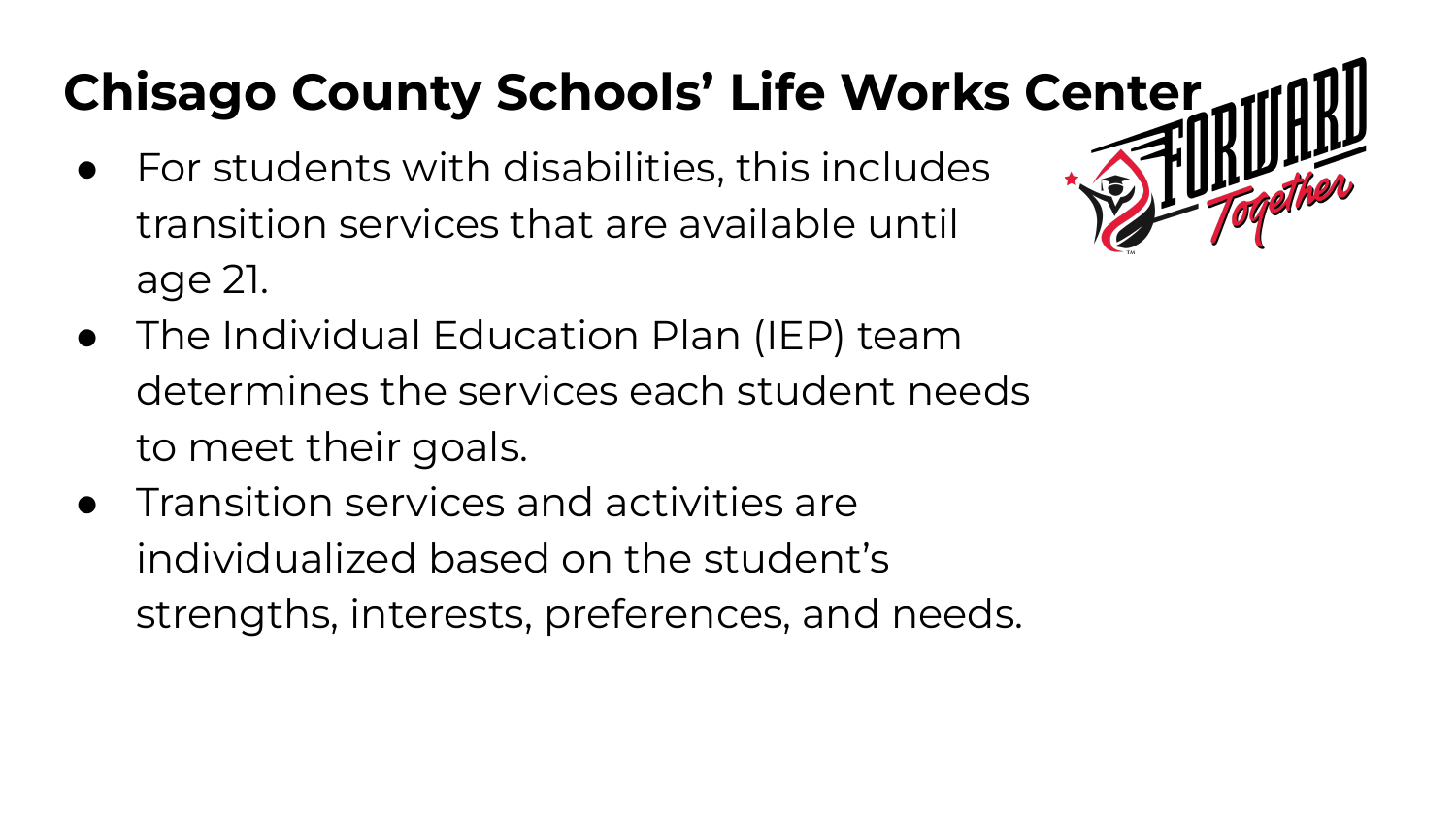#### **Where are we going? - High School**

By June 1st, 2022, 85% of students will be able to successfully demonstrate communication skills (i.e. communicate verbally, listen actively, comprehend written material, convey information in writing, observe carefully) as measured by classroom formative data; students yet to demonstrate evidence of communication skills' success criteria will have a learning path showing growth towards proficiency.

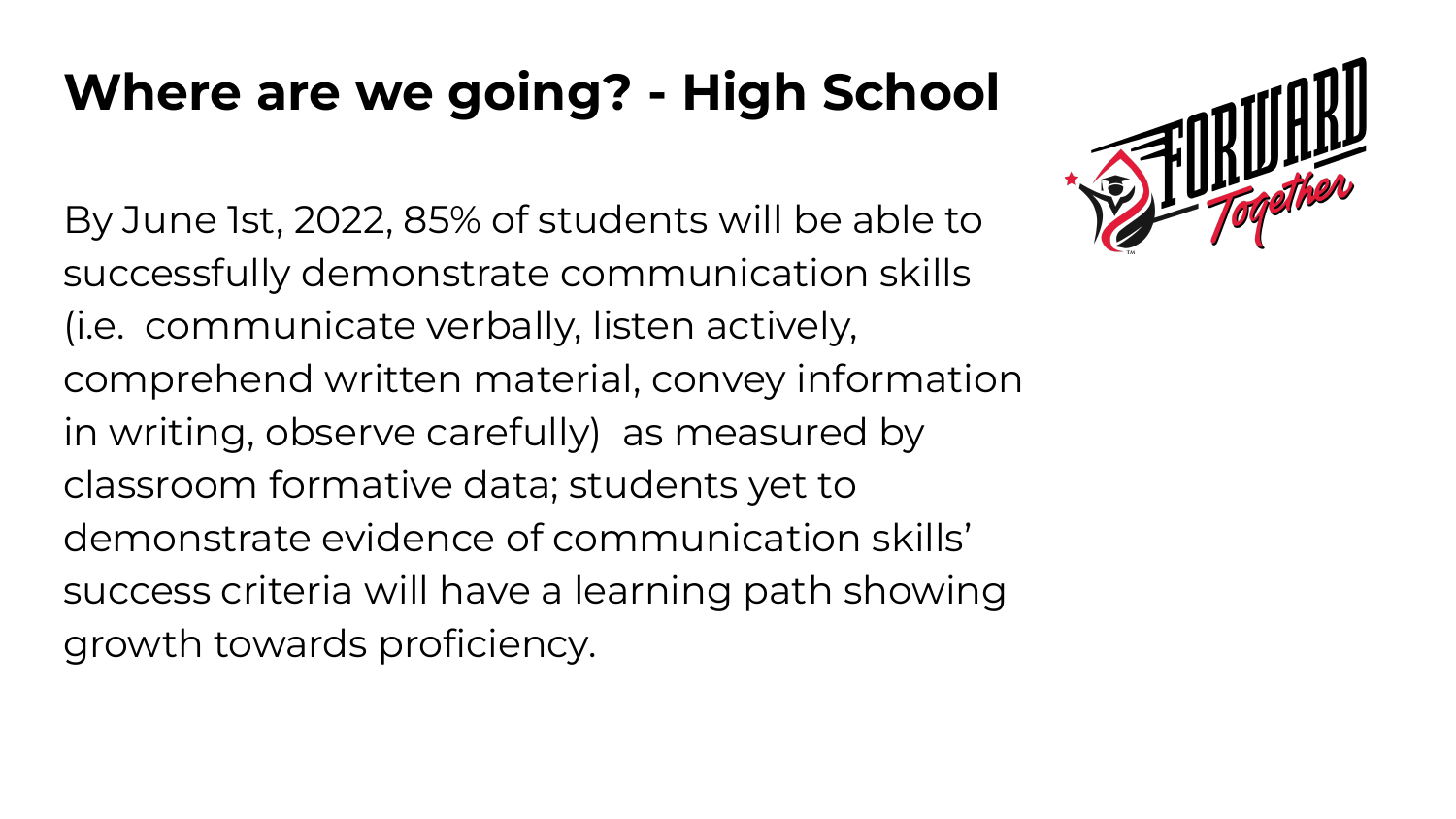## **Where are we going? - High School**

By June 1st, 2022, all PLC's will collaborate effectively working towards closing the achievement gap through the use of formative data and increasingly complex questions. PLCs will continue to plan and discuss effective instruction, curriculum, formative assessments and the achievement of all students.

By June 1st, 2022, 100% of teachers will effectively deliver SEL activities with the enthusiasm commensurate with ensuring our students understand and apply its concepts. A minimum of 85% of students will demonstrate fluency in The Viking Way, as assessed via student feedback.

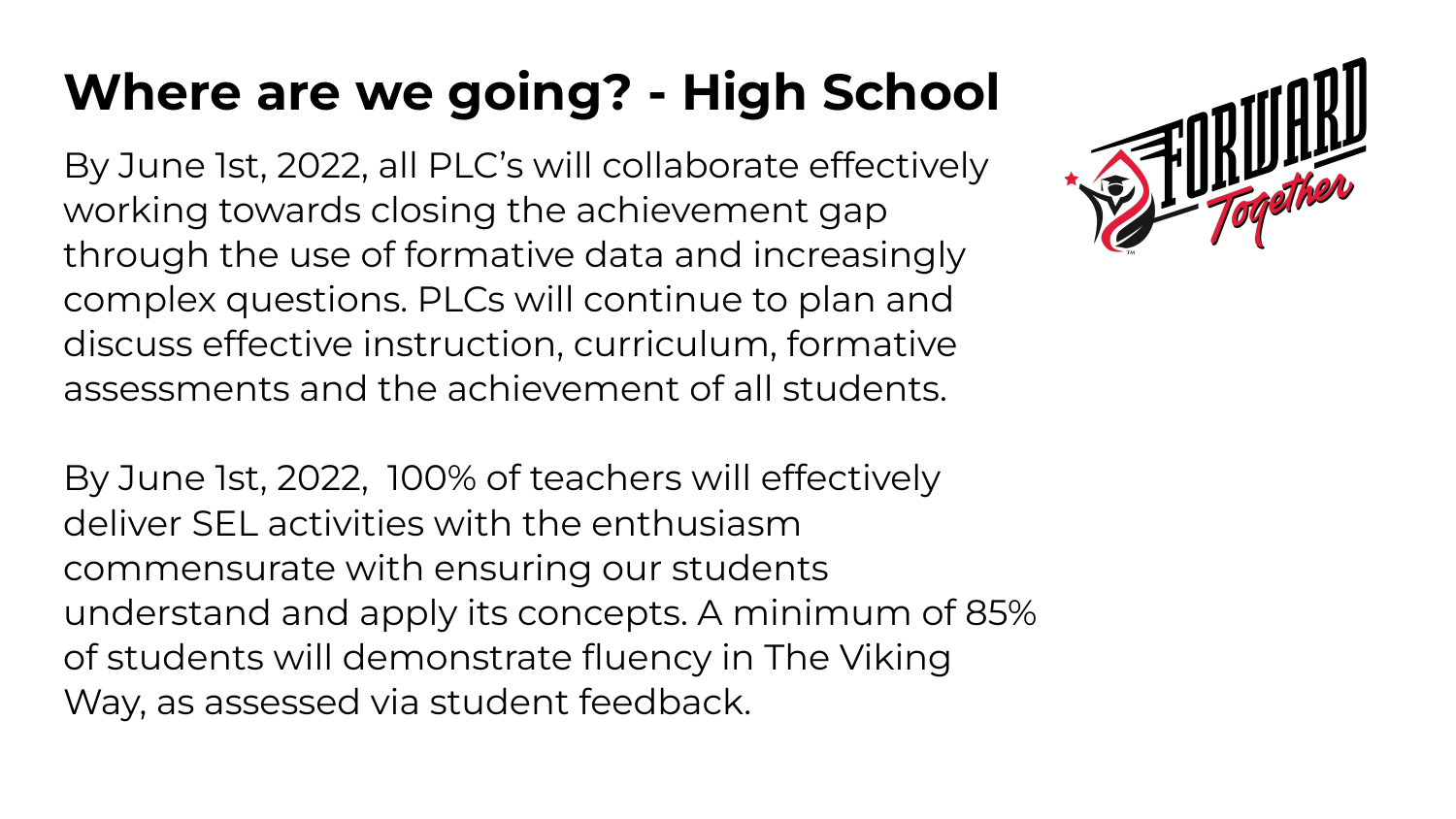### **Where are we going? - High School**

By June 1st, 2022, all teachers will successfully use formative assessments according to the performance scale. Regularly collected formative assessment data will be analyzed and an action step created in PLC's in order to close the achievement gap.

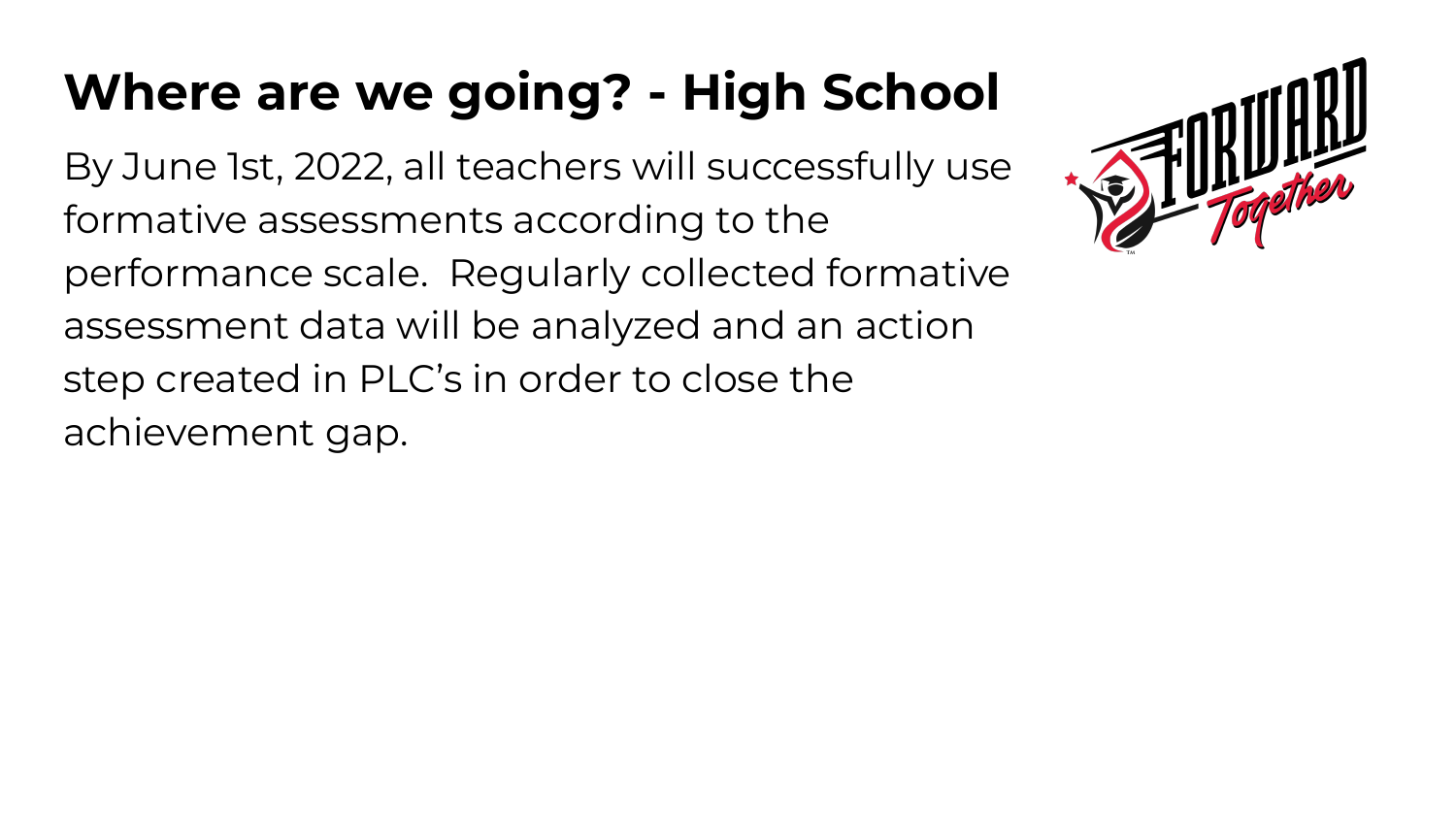## **How will we get there? - High School**

- Intentionally integrating communication skills development into our daily lessons.
	- Learning proper email etiquette
	- Lab working in groups & producing tables
	- Advocating, preferred outcomes
	- Developing essay writing skills through content
	- Public speaking skills through individual and group presentations.
- Redefining PLC operations, roles and responsibilities
	- Adjusting protocols to ensure our focus remain on student learning/formative assessment and building goals.
- Implementation of building-wide SEL instruction
	- the Viking Way Wednesdays
	- Common language
- Formative Assessment impacts
	- 8-2 schedule advantages
	- Office Hours/Flex Time opportunities
	- Self-assessment towards Learning Targets

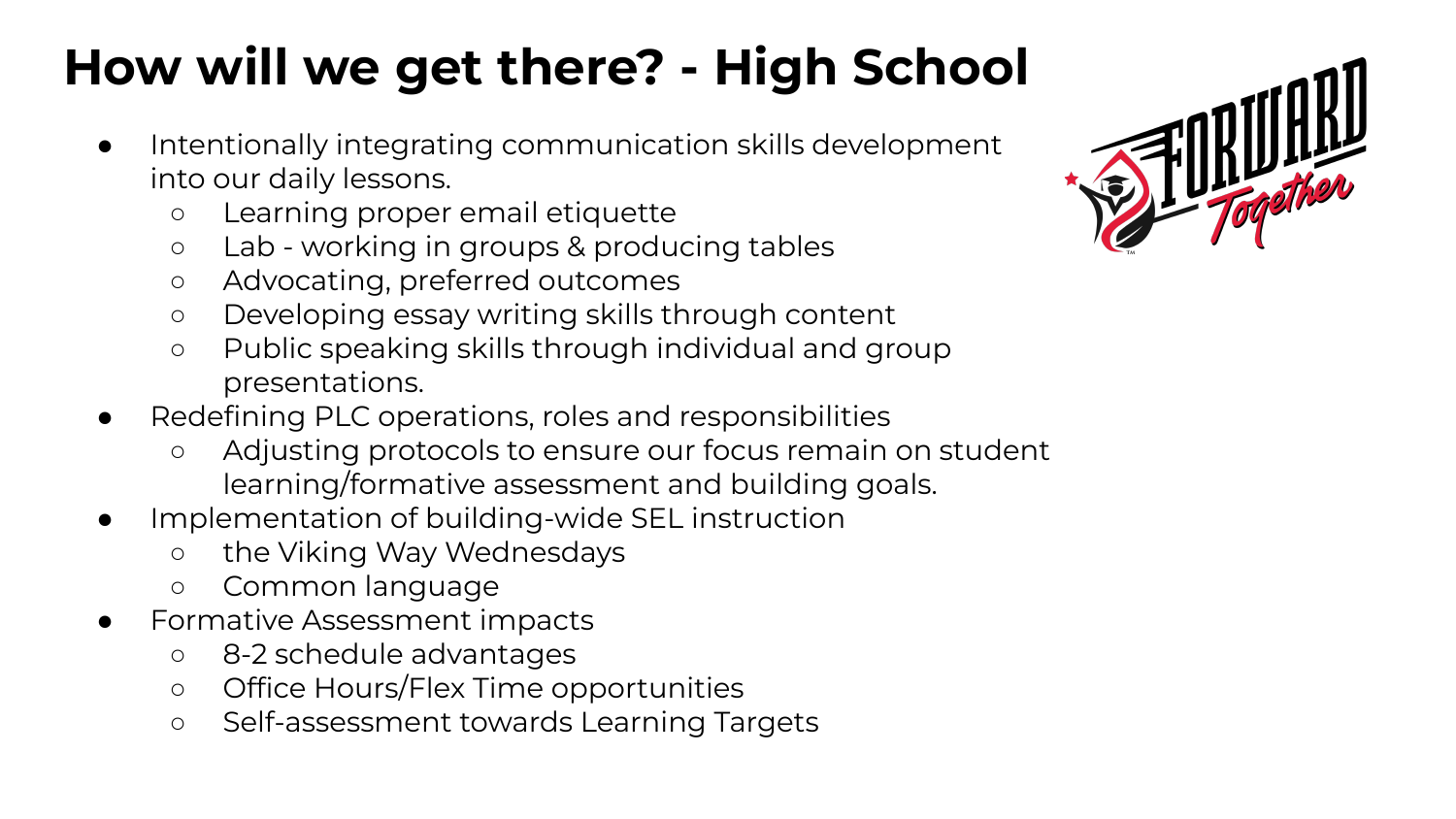## **High School Key Takeaways**



- 1. Investing in different
- 2. Embracing student ownership and increased opportunities for all students
- 3. Acknowledging the challenges of student reintegration back into our school community.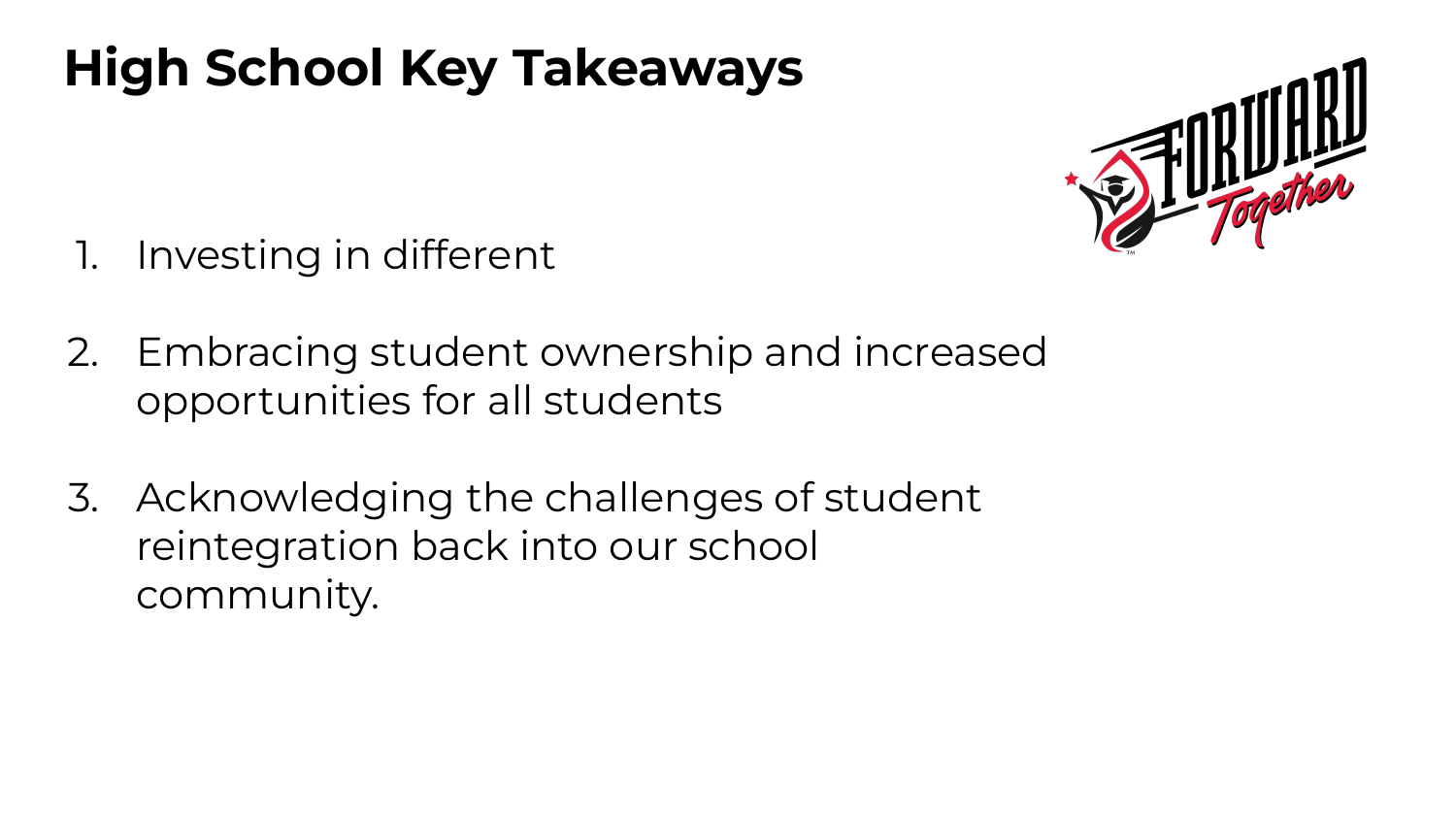#### **Where are we going? - Norse Area Learning Center**

#### Student Engagement - Social Emotional Learning

Students enrolled at Norse ALC on October 1, 2021 as measured by percent present from an average over the 2019-20 and 2020-21 school year from 85% present will increase to 88% present during the 2021-22 school year. Academic Core

By June 1, 2022, at least 80% of Norse ALC students will be at grade level standards (learning goal targets) in all core classes, not including credit recovery classes, as measured by classroom formative data; students yet to demonstrate evidence of meeting "learning goal targets" success criteria will have a personalized learning path showing growth to proficiency.

#### Credit Recovery

By June 1, 2022, at least 80% of Norse ALC students will be at grade level standards (learning goal targets) in all credit recovery core area classes, as measured by classroom summative data; students yet to demonstrate evidence of meeting "learning goal targets" success criteria will have a personalized learning path showing growth to proficiency.

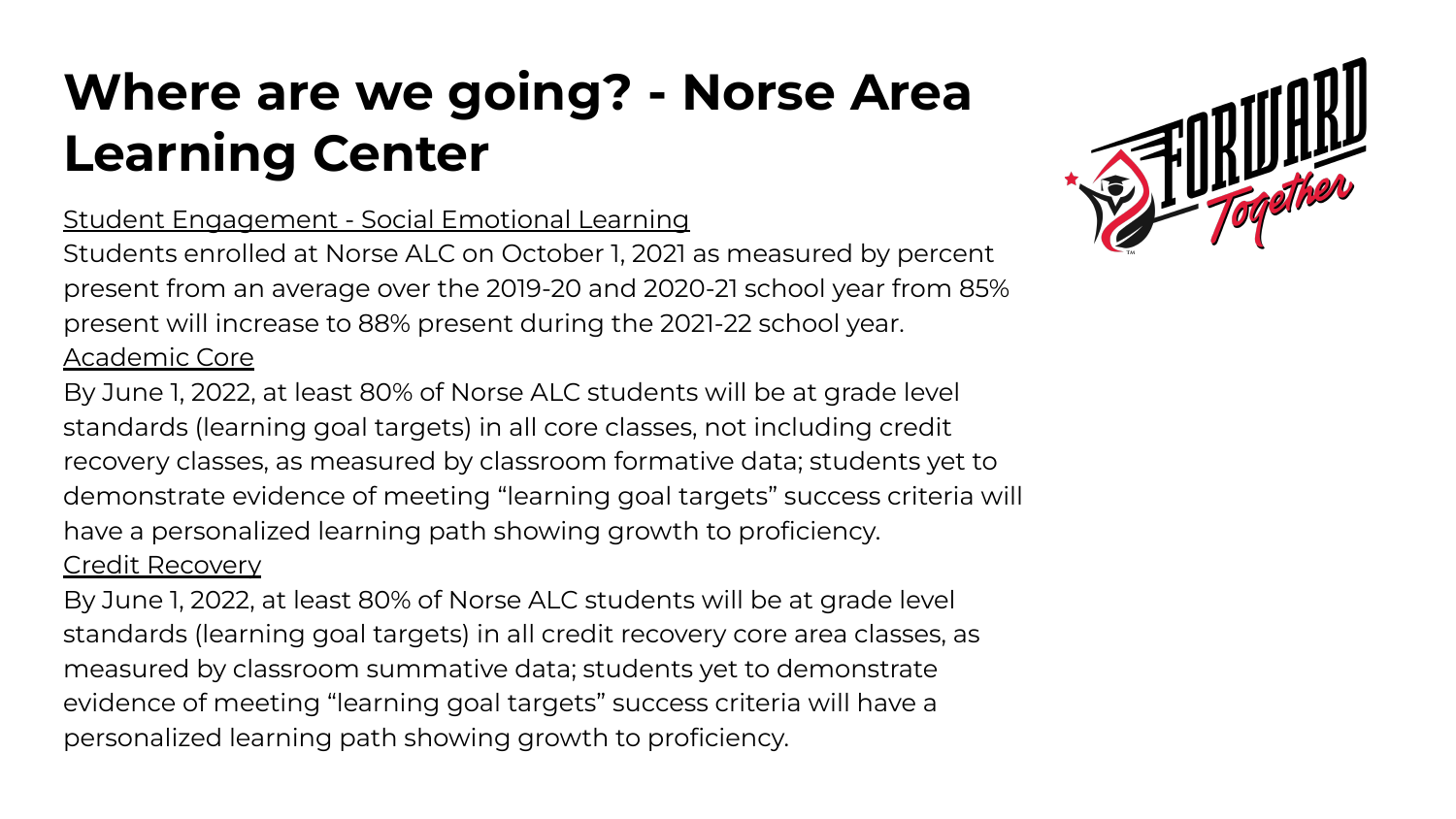### **How will we get there?**

- 1. Committing to our shared collective commitment in living out the work of the PLC. Staff will use PLC and other common time to share data, chart/show progress and create new individual learning plans to ensure students are reaching their full potential
- 2. Teachers will share learning targets, in the form of "I Can" statements with their students during class time.
- 3. Teachers differentiating instruction by developing and delivering assessment options (formative assessments) to demonstrate they are at grade level and met the learning target.
- 4. Students who do not demonstrate understanding of a specific learning goal target will be assigned new learnings to improve their comprehension and given a new chance to prove what they have learned.
- 5. Collaborate with North Branch Area High School VLC/Special education department, SCRED and Instructional Support staff to ensure we are providing the necessary support for our students receiving special education
- 6. Collaborate with Instructional Support Team and SCRED staff in developing collective strategies to integrate social emotional learning into Core instruction.

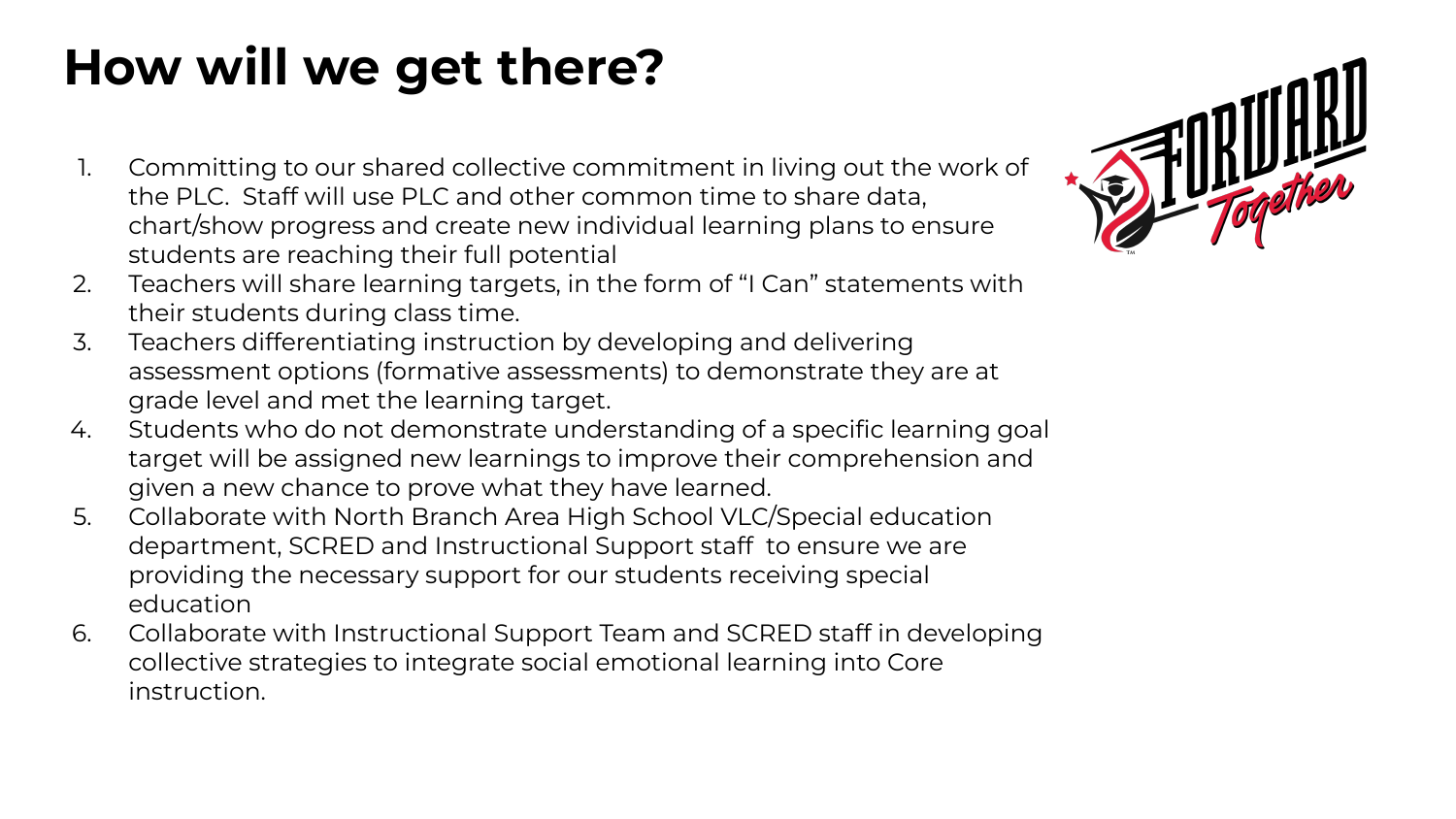#### **Norse ALC Key Takeaways**

- Building a culture with a sense of family
- Personalized learning path for every student
- Providing an environment where students assist in designing their personalized path which focuses on the students strength

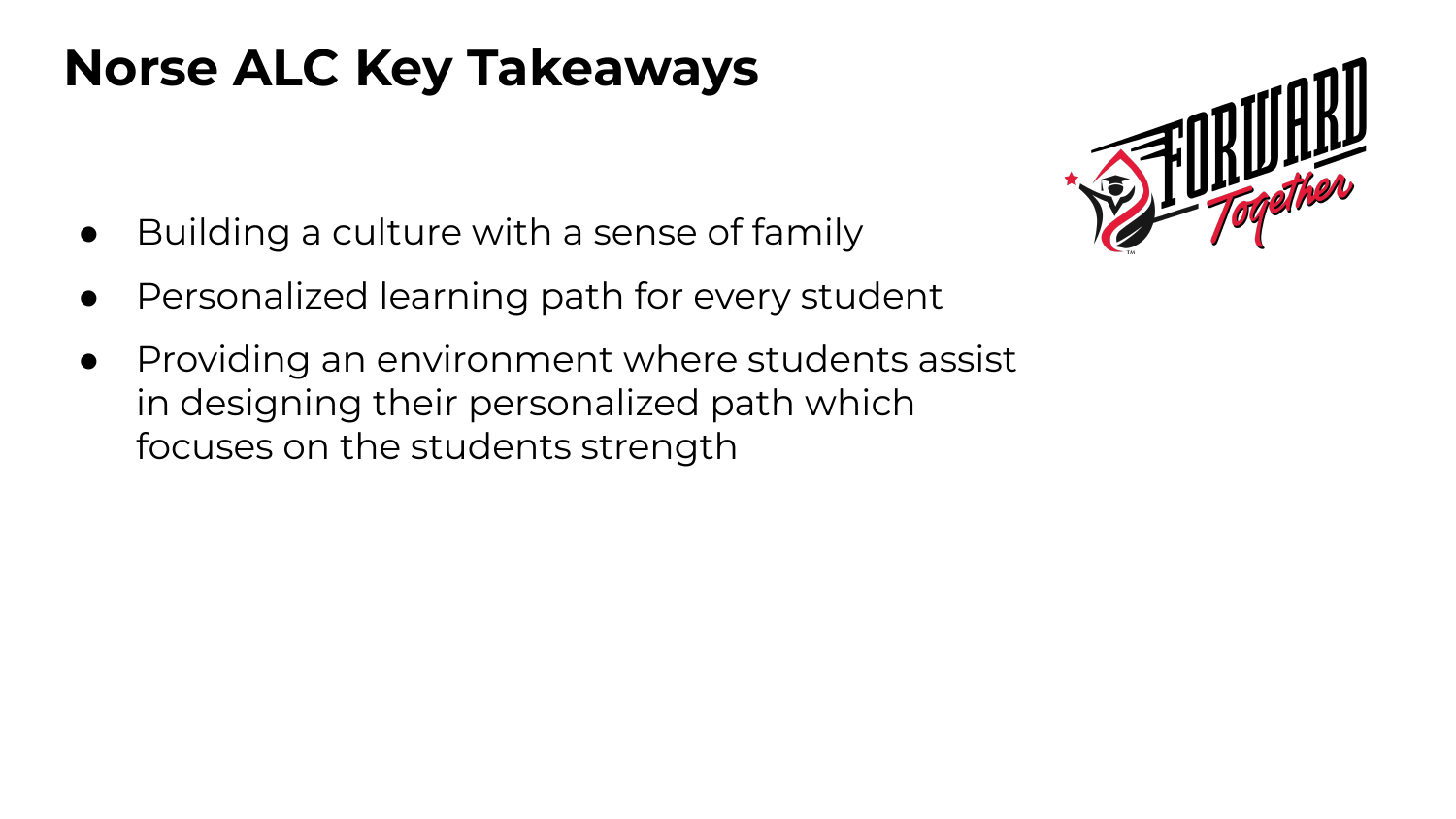## **Where are we going? - Distance Learning Academy**



Goal 1: Engagement

By June 1, 2022, students attending our K-5 Distance Learning Academy will attend more that 90% as measured by our weekly attendance logs; students yet to demonstrate this standard will have a personalized learning path to our desired outcome

#### Goal 2: Academic

By June 1, 2022, at least 80% of students will be at grade level standards (learning goal targets) in all core classes, not including credit recovery classes, as measured by classroom performance data; students yet to demonstrate evidence of meeting "learning goal targets" success criteria will have a personalized learning path showing growth to proficiency.

#### Goal 3: Pacing

By June 1, 2022, at least 80% of students will remain on pace (no more than five days behind) in all core classes, students yet to demonstrate our desired outcome will have a personalized learning path showing growth to proficiency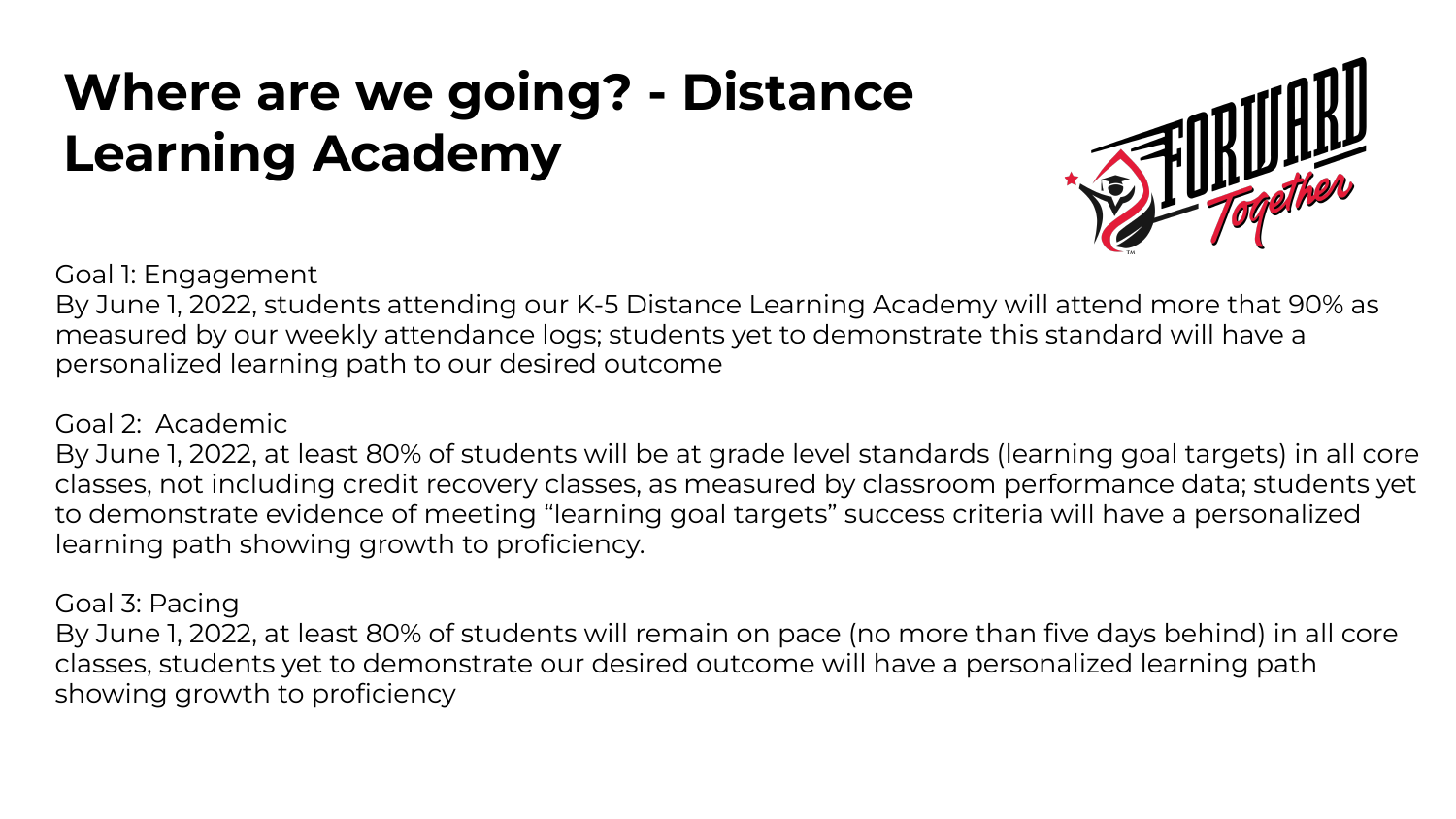### **How will we get there?**

- 1. Multiple connection points with the Distance Learning Academy
- 2. On-site support with individualized teacher support
- 3. Virtual support with individualized teacher support
- 4. Check and Connect staff ensuring we are listening and responding to student and family needs
- 5. Family support and development on how to be an effective guide on the side.
- 6. Collaborate with Kindergarten and Sunrise River Elementary School staff.
- 7. Collaborate with Special Education teachers to ensure students receiving special education needs are being met
- 8. Collaborate with Title Intervention teachers to ensure eligible students are receiving evidence based interventions - virtually
- 9. Providing onsite learning and social opportunities at Sunrise River Elementary School once a week. Program focuses on science and physical education and runs through the middle of November.